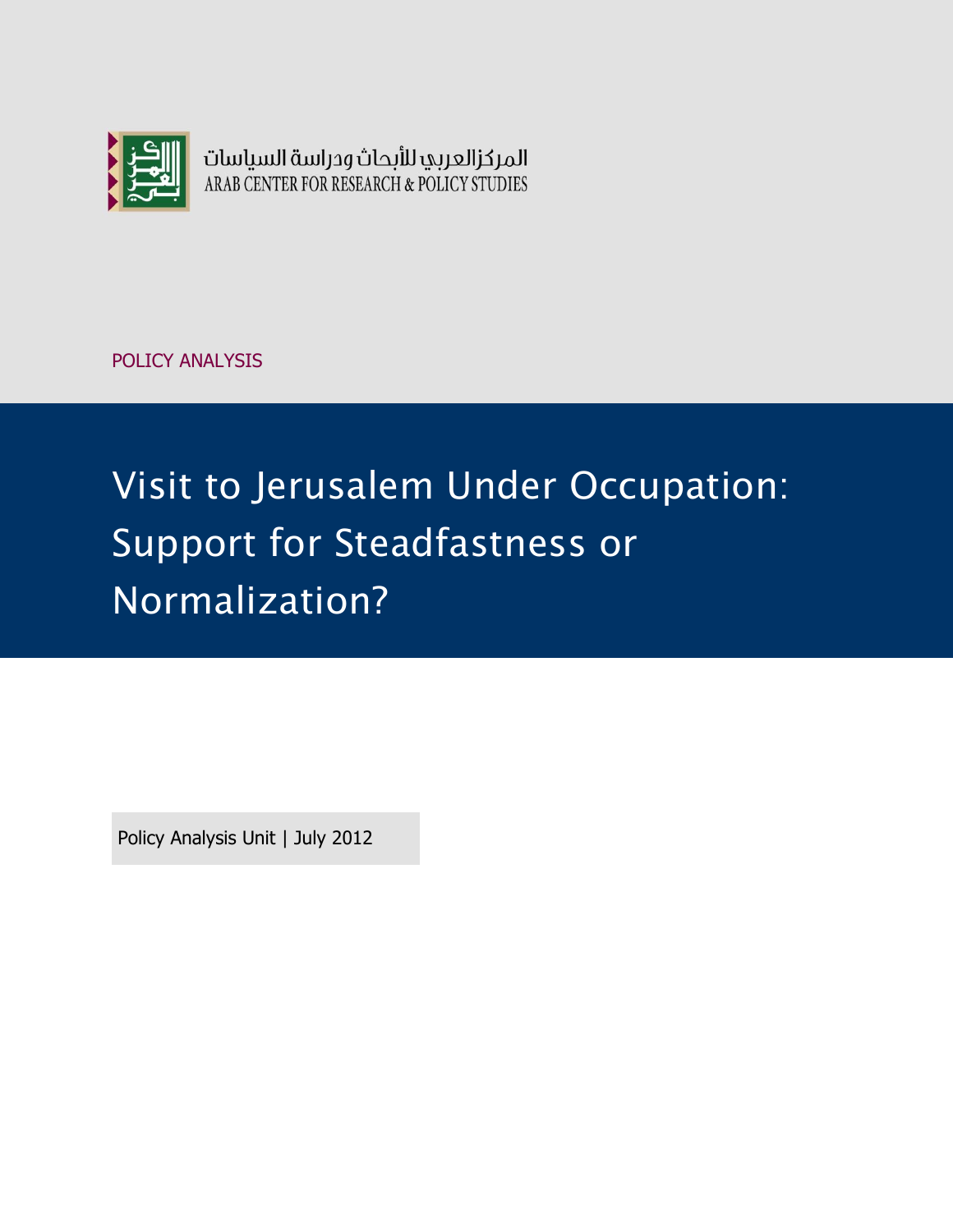Visit to Jerusalem Under Occupation: Support for Steadfastness or Normalization?

Series: Policy Analysis

Policy Analysis Unit | July 2012

\_\_\_\_\_\_\_\_\_\_\_\_\_\_\_\_\_\_\_\_\_\_\_\_\_\_\_\_

Copyright © 2012 Arab Center for Research and Policy Studies. All Rights Reserved.

The Arab Center for Research and Policy Studies is an independent research institute and think tank for the study of history and social sciences, with particular emphasis on the applied social sciences.

The Center's paramount concern is the advancement of Arab societies and states, their cooperation with one another and issues concerning the Arab nation in general. To that end, it seeks to examine and diagnose the situation in the Arab world - states and communities- to analyze social, economic and cultural policies and to provide political analysis, from an Arab perspective.

The Center publishes in both Arabic and English in order to make its work accessible to both Arab and non-Arab researchers.

#### **Arab Center for Research and Policy Studies**

PO Box 10277 Street No. 826, Zone 66 Doha, Qatar Tel.: +974 44199777 | Fax: +974 44831651 [www.dohainstitute.org](file:///C:/Users/dena.qaddumi/Desktop/www.dohainstitute.org)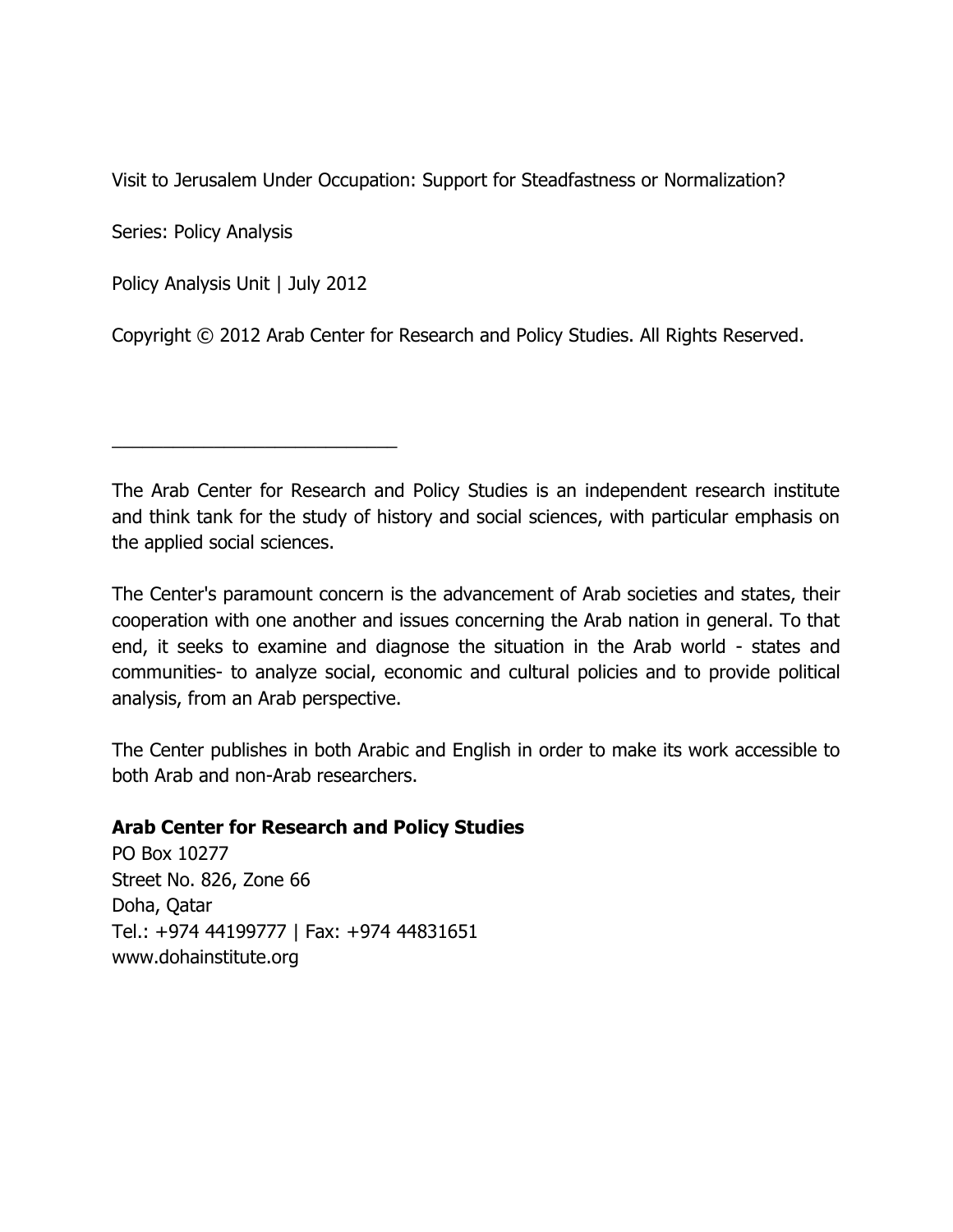## **Table of Contents**

| Introduction                                 |               |
|----------------------------------------------|---------------|
| The Historical Context of Normalization      | $\mathcal{P}$ |
| On the Concept of Normalization              | 2             |
| Normalization in the Arab-Israeli Conflict   | 5.            |
| Arab and Israeli Attitudes to Normalization  | 8             |
| Abbas' Invitation: The Real and the Imagined | 12            |
| Conclusion                                   |               |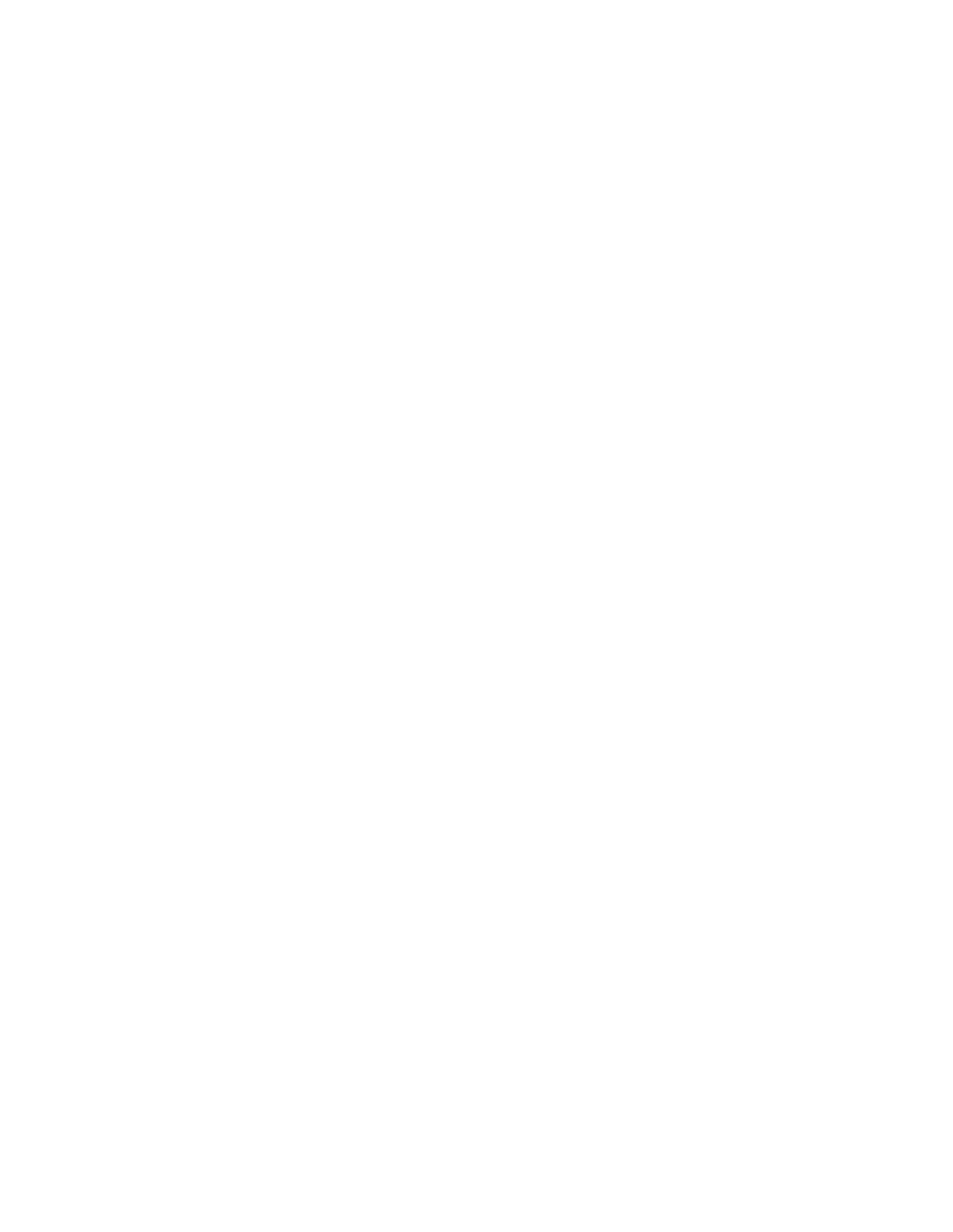### Introduction

 $\overline{a}$ 

Palestinian President Mahmoud Abbas used the platform of the First International Conference for the Defense of Jerusalem, held in Doha in February of this year, to appeal to both Christians and Muslims of the Arab world, inviting them to visit and pray in the Israeli-occupied city. Abbas argued that such a move would constitute a form of resistance, breaking the isolation of Jerusalem's Palestinian population and bolstering their steadfastness. In Abbas' words, visits by Arabs to Jerusalem "would contribute to the protection and consolidation of the city's identity and heritage, which is being threatened with eradication; it would remind the occupier that the cause of Jerusalem is the cause of every Arab, every Muslim and every Christian."

Abbas quoted a number of excerpts from the body of *hadith*, or prophetic narrations, attributed to the Prophet Mohammed, in which visits to al-Aqsa Mosque are encouraged. He also pointed out that when the Prophet declared that "the ultimate pilgrimage can only be to three mosques: the Kaaba (in Mecca), this Mosque of mine (in Medina), and al-Aqsa Mosque," Jerusalem was under Byzantine control. In addition, the Palestinian president recalled that even when Jerusalem was under the control of the Frankish invaders, known as the Crusaders, not a single Muslim cleric issued a fatwa (or religious judgment) forbidding pilgrimages to the city.

Shortly after Abbas' remarks in Doha, the mufti of Egypt, Sheikh Ali Gomaa, Sufi Sheikh al-Habib al-Jafri of Yemen, and a number of Jordanian officials announced religious pilgrimages to Jerusalem. With the exception of al-Jafri, none of these prominent pilgrims who took the initiative to visit Jerusalem had previously been known for opposition to "normalization" of Arab-Israeli relations: for at the end of the day, they are part of a dynamic diplomacy that has been active for decades, backed by the concluded Arab-Israeli peace agreements. Notably, the visits of both al-Jafri and Jordan's intelligence chief, Hussein al-Majali, were under Israeli supervision and control, with the Palestinian National Authority (PNA) not even being aware of them.<sup>1</sup>

Abbas' comments have sparked a discussion in Palestinian and broader Arab circles about the legitimacy and utility or otherwise of visits to the Palestinian territories and pilgrimages to Jerusalem in the context of Israeli occupation. Muslim clerics on the

<sup>1</sup> Jihan Mustafa, "Habib al-Jaffri's post-Jerusalem dilemma," *Mareb Press*, April 11, 2012, [http://marebpress.net/articles.php?id=15035.](http://marebpress.net/articles.php?id=15035)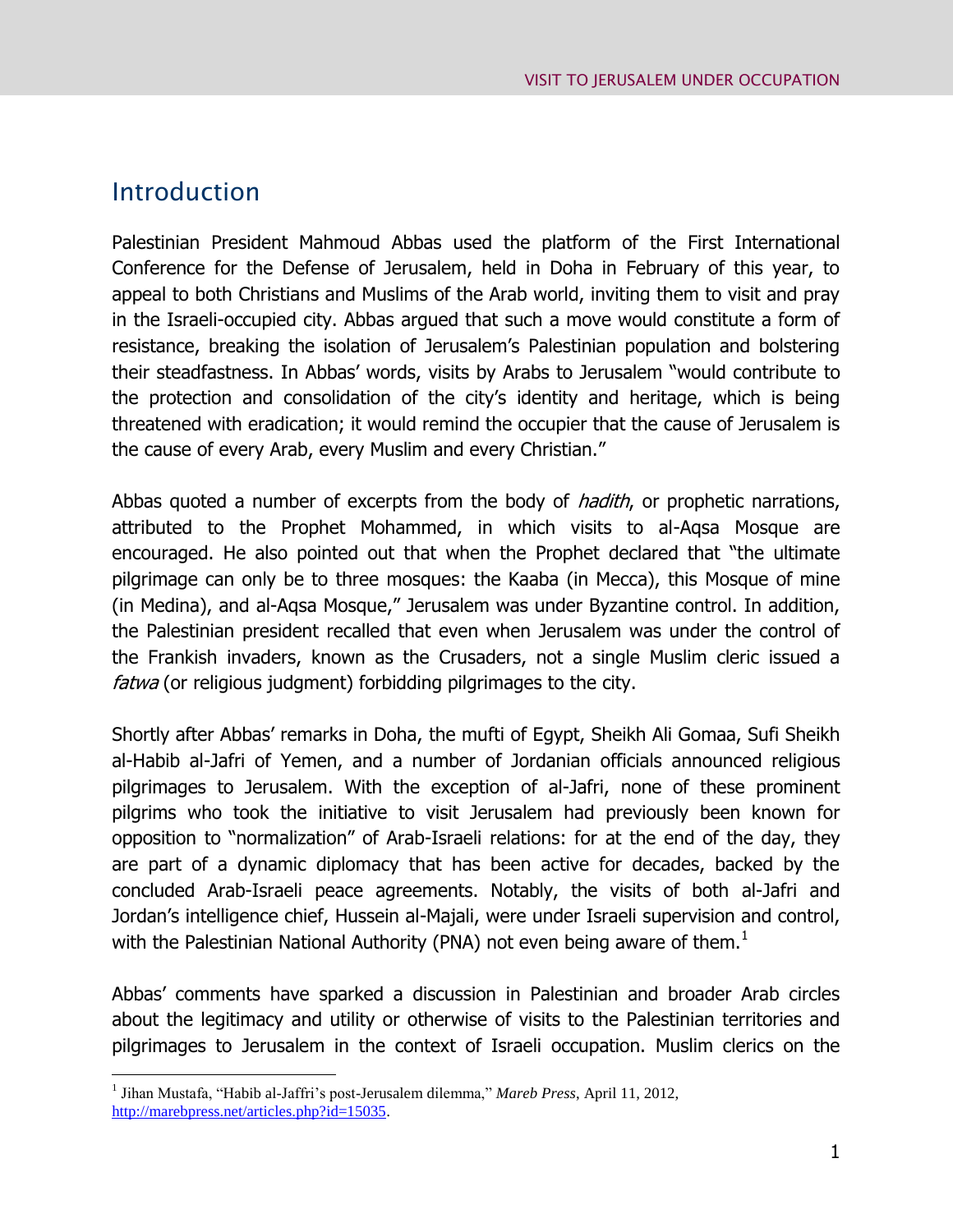Palestinian Authority's payroll, including Religious Endowments Minister Mahmoud al-Habbash, and the Chief Justice of the Islamic Court, Yousef Ideiss, were supportive of Abbas' suggestions. Most Palestinian and wider Arab political forces, however, were opposed to them, arguing that acceptance would be akin to an open affirmation of the normalization of Arab-Israeli ties; a number of fatwas issued by Muslim clerics in Palestine and other Arab countries have served to highlight the same point. Of course, it was Abbas' use of religion to justify his proclamation which led to the religious form of the opposition to his move: only religious arguments can be used to refute the statements made by Abbas, cloaked as they were in religious garb.

This paper will address the historical context that led to the general Arab sentiment opposed to normalization, and seek to better define the meaning of this sentiment. With this in mind, this paper will examine the true contents of Abbas' statement, in which he sought to describe pilgrimages to Jerusalem as a facet of the "struggle" to bolster the steadfastness of the Palestinian people. Furthermore, this paper will seek to clarify exactly what the Israeli occupiers allow when it comes to the influx of Arabs and Arab support for the Occupied Palestinian Territories: given the history of Arab attempts to take the peaceful route and normalize relations with the Zionists, what impact will an accusation of "normalizing" have on the future of the Palestinian cause and the struggle against the Israelis?

# The Historical Context of Normalization

#### **On the Concept of Normalization<sup>2</sup>**

In the absence of a conflict or fundamental disagreement between peoples, relations between states and cultures can revert to a normal status: the emergence of economic,

 $2$  This study will focus exclusively on the question regarding normalization of Arab-Israeli diplomatic relations, and leave aside considerations of Palestinians living in historical Palestine, who are compelled to function within Israeli institutions. In general, this group of Palestinians lives in a context that is dictated to them by the Israelis' state machinery. The degree of severity of this Israeli intrusion does indeed vary for the different groups: Palestinians living on the West Bank, on the Gaza Strip, and those Palestinians who are putative Israeli citizens. Those known as "Palestinian-Israelis" are technically citizens of the Israeli state, and thus their entire lives are yoked to Israeli institutions, and the demand of political rights in that context, while never actually requiring adherence to political Zionism. A Palestinian-Israeli, therefore, has more freedom to maintain his or her Palestinian-Arab identity, even while operating within Israeli institutions, than a Jerusalemite Palestinian. While the latter is (generally) in possession of a Jerusalem residency card, this only represents residency, yet the same Jerusalemite Palestinian is not as reliant on dealings with Israeli institutions; this difference is even greater with the Palestinians of the West Bank. Of course, none of this explains the normalization of Arab-Israeli diplomatic relations since none of the Arab states are compelled to have dealings with the Israelis the way individual Palestinians are.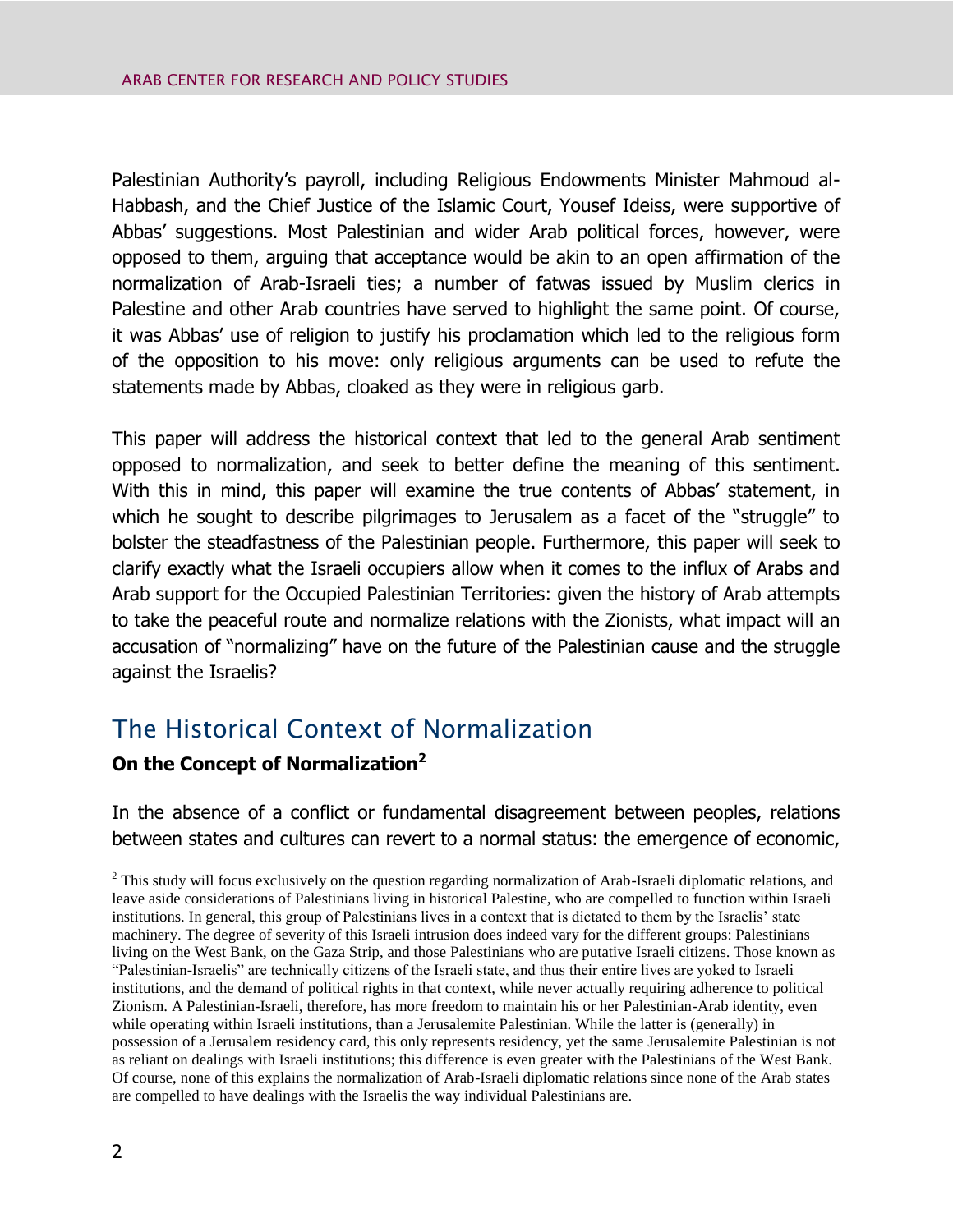cultural, and diplomatic ties, alongside others, becomes possible. An elementary reading of international studies as a discipline would thus define "normalization" as "a change from a state of war or a fundamental disagreement between two states into a situation where they can have normal relations". In other words, normalization would mean overcoming the obstacles which had hitherto stood in the way of normal relations between two given states, through the resolution of the problems which caused the conflict between them, ignoring those problems or the acquiescence of one side to the other's demands.

Normalization can thus be used to describe not just "normal" relations between two countries, but also the acceptance by one country of the terms set by another, stronger state (i.e., to accept what the stronger party considers to be "normal" based on its own interest criteria). The agreements arrived at between countries previously in conflict serve to reflect what the foundations of "normalization" are to be, and what it means for states to enjoy "normal relations" between them. Such agreements are thus prone to reflect the balance of power that exists between any two states, and to reflect the willingness of the parties to a conflict to overcome the factors that caused it and other outstanding issues. Based on the above, normalization cannot then be taken to be a fixed concept, but rather one which is dynamic and changes in response to the relations between the parties to a conflict, and the interactions between them, either on the state or individual level. This paper does not seek to arrive at a value-laden definition of normalization, or to pass a value judgment on the concept; rather, it simply aims to define it as the absence of any conflict or complication standing in the way of normal, agreed-upon relations between two sides.

It is possible to discern discrepancies in determining the factors that lead to "normal" relations between states, particularly for those that had previously enjoyed normal relations and then passed through a period of war before agreeing to peace accords, or other situations in which the cause of conflict had to do with the occupation of a people or a country. The "normal" relations between, say, France and Algeria, following the liberation of the latter from French occupation, are qualitatively different from those between France and Germany in the wake of wars fought between those two sovereign states. Palestine stands in contrast to both of these cases, as the Israeli state was founded on the dispossession of the indigenous people of Palestine. With regard to this latest case, the positions of the Arab people and the Arab states have, for a long time, exceeded the definition of a simple conflict; many refused to recognize the very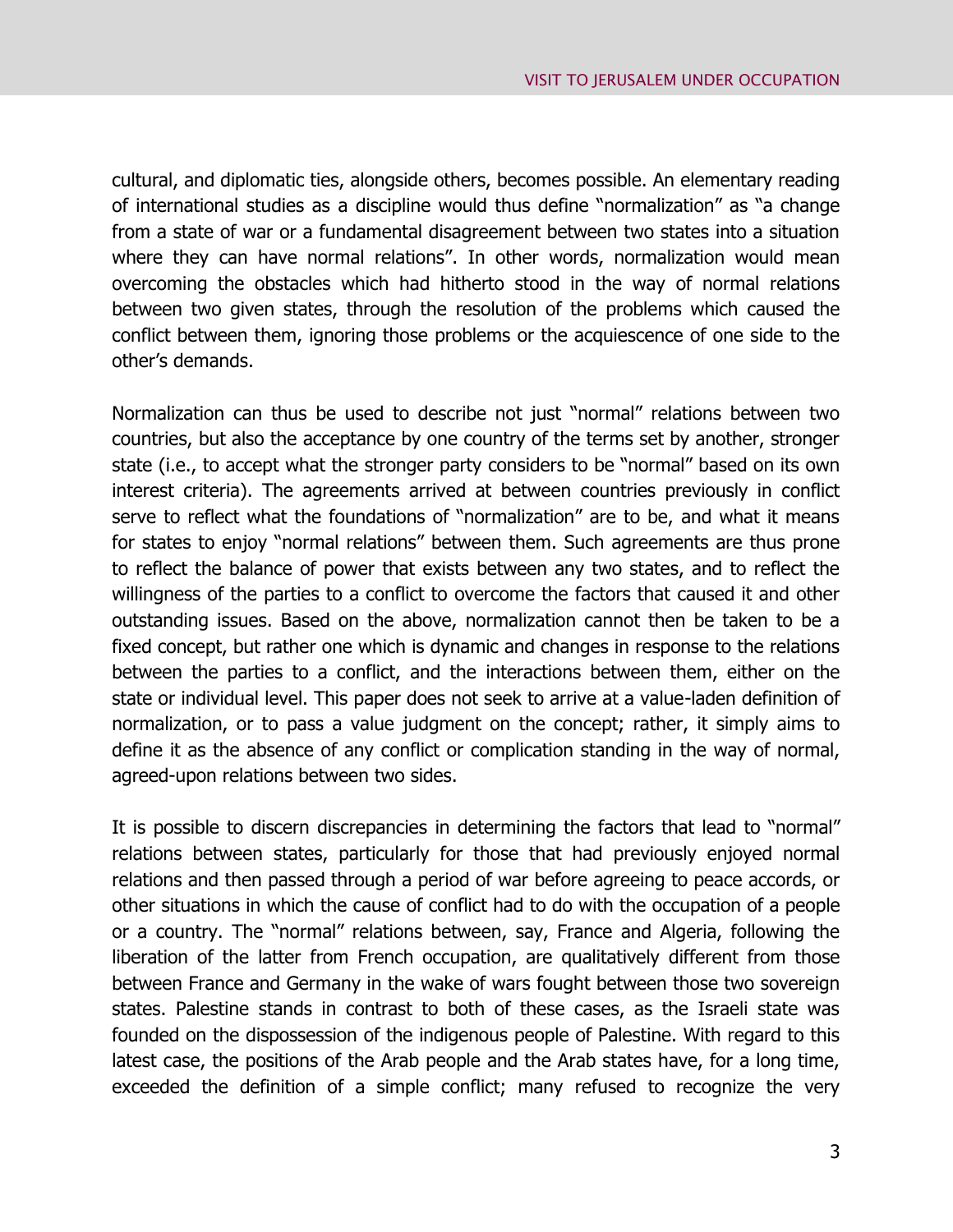legitimacy of the Zionist entity with which they were in conflict. In fact, such obduracy continues to be a feature of Arab public opinion, even after a number of Arab states, on the official level, dropped the policy of non-recognition. It is the nature of the conflict, as well as the nature of the two sides normalizing, that define "normality"; it is a subjective definition, changing from one situation to the next.

The political positions on the act of normalization with Israel, therefore, influence the very concept of normalization, in the sense that it is seen as a negative concept, or even as a negative value, by a majority of the public. Thus, the normalization process does not lead to justice, which would in turn resolve the causes of the conflict. In such a situation, the act of normalization would lead not to a remedying of the injustice, but to a denial of rights within the Palestinian case. It could be said, then, that the act of normalization of relations with a regime which is unjust and has usurped the rights of others, without addressing the oppression and dealing with its results, serves to entrench the injustice and legitimize the oppressor.

Normalization does not occur spontaneously; instead, it is the result of deliberate policy measures and steps, organized for the attainment of an aim, as normalization is not acceptable by default since only interventions can serve to further its aims. In this way, normalization is based on a series of political actions that are collectively known as the "process of normalization," a process which seeks to make previously abnormal situations "normal". To apply the foregoing to the Arab-Israeli conflict, normalization means the transformation of the Israeli state from a "settler-colonial entity" and "occupier," a foreign presence in the region, into a legitimized body with a natural place among the other states in the region, all for the sake of "peace," or what is described as the "peace process". In this way, the concept of "normalization" has gained a bad reputation, and has been loaded with negative value, setting the benchmark for "bad" in the Arabic political lexicon.

Normalization is an intricate process, an analysis of which requires an examination of all of its aspects. Normalization goes beyond the mere pragmatic acclimatization and acceptance of the unavoidable reality of the existence of the Israeli state: the sentimental aspects of the normalization process are very significant. Pragmatic acceptance of the Israelis by the Arabs might be enough for the Israeli right, which views normalization simply as the capitulation of the Arabs in the face of Israeli force. The Zionist left, on the other hand, insists on a form of peace in which the Arabs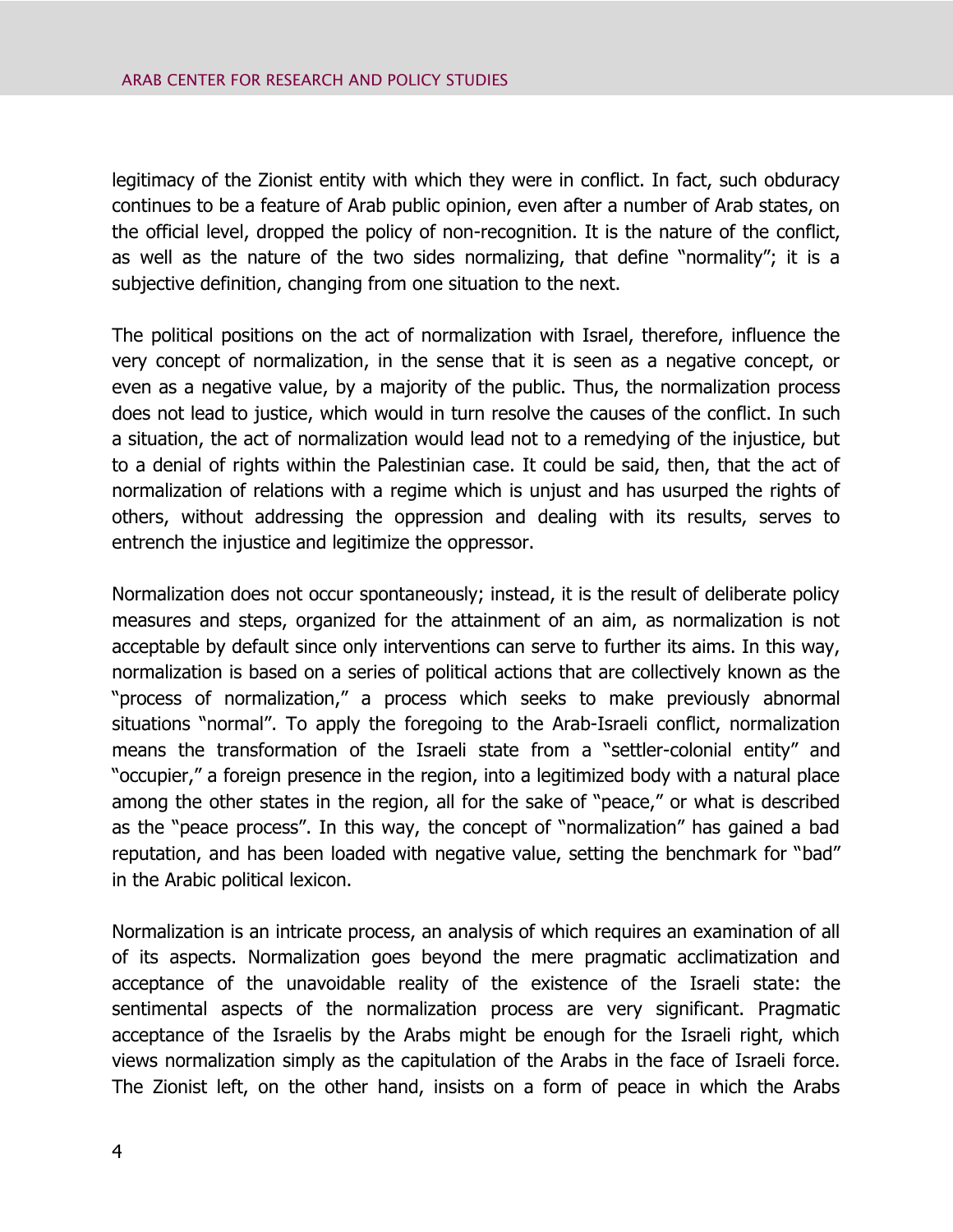acknowledge the historical and moral legitimacy of the Israeli state as part of a mutual recognition between two sides with equal rights in historical Palestine.

#### **Normalization in the Arab-Israeli Conflict**

While there may be a number of ways to understand and analyze the nature and historical roots of the Arab-Israeli conflict, the central reality which defines it continues to be the Palestinian cause; the conflict presents a moral, existential threat to the Arab nation, to the security of the Arab homeland. The effect of the Arab-Israeli conflict has been the restriction of any normal relations between the Israeli state and most Arab countries; on the grounds that the Israelis were occupying Palestinian territory, citizens of Arab countries were prevented by law from forming any type of relations with the Israelis, and this extended to visits – whether religious or otherwise – to the Occupied Palestinian Territories.

The etymology of *tatbee*, the Arabic word for "normalization," extends back much further than the Camp David Accords of September 17, 1978 between Egypt and Israel. In fact, the process of normalization, dates back to the beginning of the Palestinian Nakba, to May 15, 1948, whence Arab statesmen began to propose "solutions" to the Palestinian plight, as if it were a problem in need of a solution and nothing else, not a cause of justice in which rights needed to be addressed. International circles have tended to view the Palestinian cause through the prism of crisis management, thus presenting the view that the Palestinian issue can be resolved by ending the state of war and establishing economic and technical cooperation between the Israelis and their Arab neighbors. The United States was an early sponsor and broker of initiatives aimed at promoting cooperative, regional integration through such projects as part of its efforts to end the Arab-Israeli conflict. Notable among such efforts was the Johnston Plan, announced in the mid-1950s and named after Ambassador Eric Johnston, US President Eisenhower's envoy to the region, which had sought to negotiate watersharing agreements for the Jordan River.

Later, the Camp David Accords would refer to the idea of normalization, using the following words to describe how relations between parties to the agreement should operate: "Signatories shall establish among themselves relationships normal to states at peace with one another. To this end, they should undertake to abide by all the provisions of the U.N. Charter. Steps to be taken in this respect include: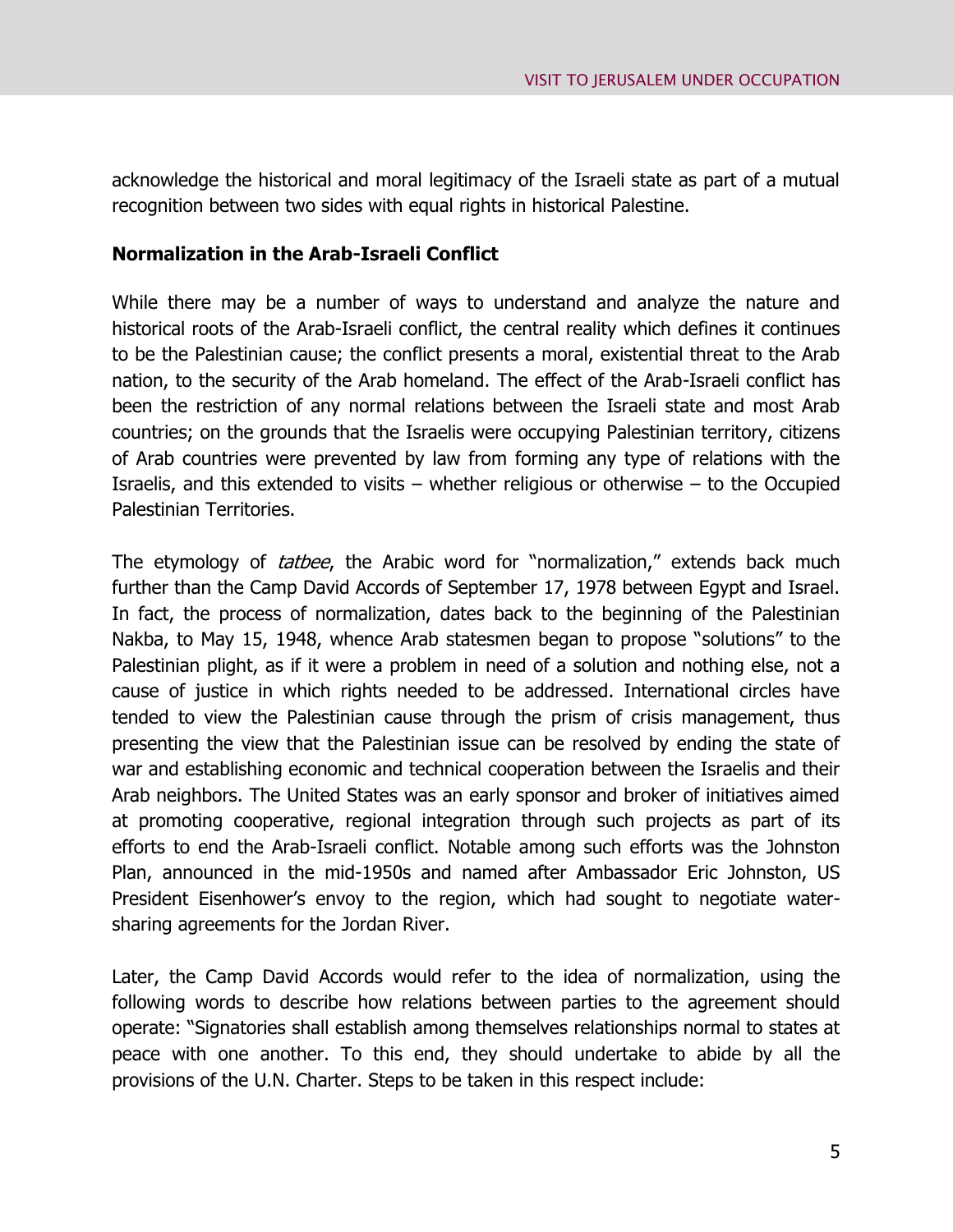- a. full recognition;
- b. abolishing economic boycotts;
- c. guaranteeing that under their jurisdiction the citizens of the other parties shall enjoy the protection of the due process of law." 3

Thus, the Camp David Accords not only effected the neutralization of Egypt with regard to the military and political conflicts with Israel, but also turned the idea of normalization into a strategic goal for Israel, on the political, economic, and cultural levels. This was particularly true as the accords included within them an inherent incompleteness, which made a number of other complementary agreements necessary. With the Egyptian regime complying with the gist of the Israeli view of things, a total of nine auxiliary agreements were added to the Camp David Accords, lending legal and institutional credibility, sponsored by the Egyptian state, to the spirit of the agreements. Armed with the gains achieved in the Camp David Accords, the Israelis worked for the success of the "peace experiment" with Egypt, which they regarded as the steamengine which drove the Arab states forward into conflict with Israel up until the signing of the agreements, the ambition being to reproduce the same experience with all of the other Arab states.

While Israel had clear, certain strategic aims in mind when agreeing to the accords, no similar certainty could be found on the Egyptian side beyond the return of the Sinai Peninsula and the cessation of hostilities; there was to be an end to warfare without a resolution of the conflict. It was only later that the Camp David Accords would come to form a main plank of Egypt's foreign relations, and of Egyptian-American relations, but this came at the expense of the Egyptian role as a leading pan-Arab force and in Africa. Likewise, any Egyptian strategic role in finding a solution to the Palestinian question has been limited since Camp David to being a mediator. As a result, the Egyptian state lost all semblances of effectiveness and influence after the Camp David Accords, instead serving a merely functional role for the Israeli side, with Egypt reduced to exerting pressure on the Palestinian leadership to agree to Israeli conditions and stipulations. These would serve to ensure that any nascent Palestinian entity also would serve a

<sup>&</sup>lt;sup>3</sup> See the Arabic text of the agreement at the Palestinian Centre for Archiving and Information, [http://www.malaf.info/?page=show\\_details&Id=112&table=ar\\_documents&CatId=5.](http://www.malaf.info/?page=show_details&Id=112&table=ar_documents&CatId=5) Also see the English text available from the Carter Library, http://www.jimmycarterlibrary.gov/documents/campdavid/accords.phtml.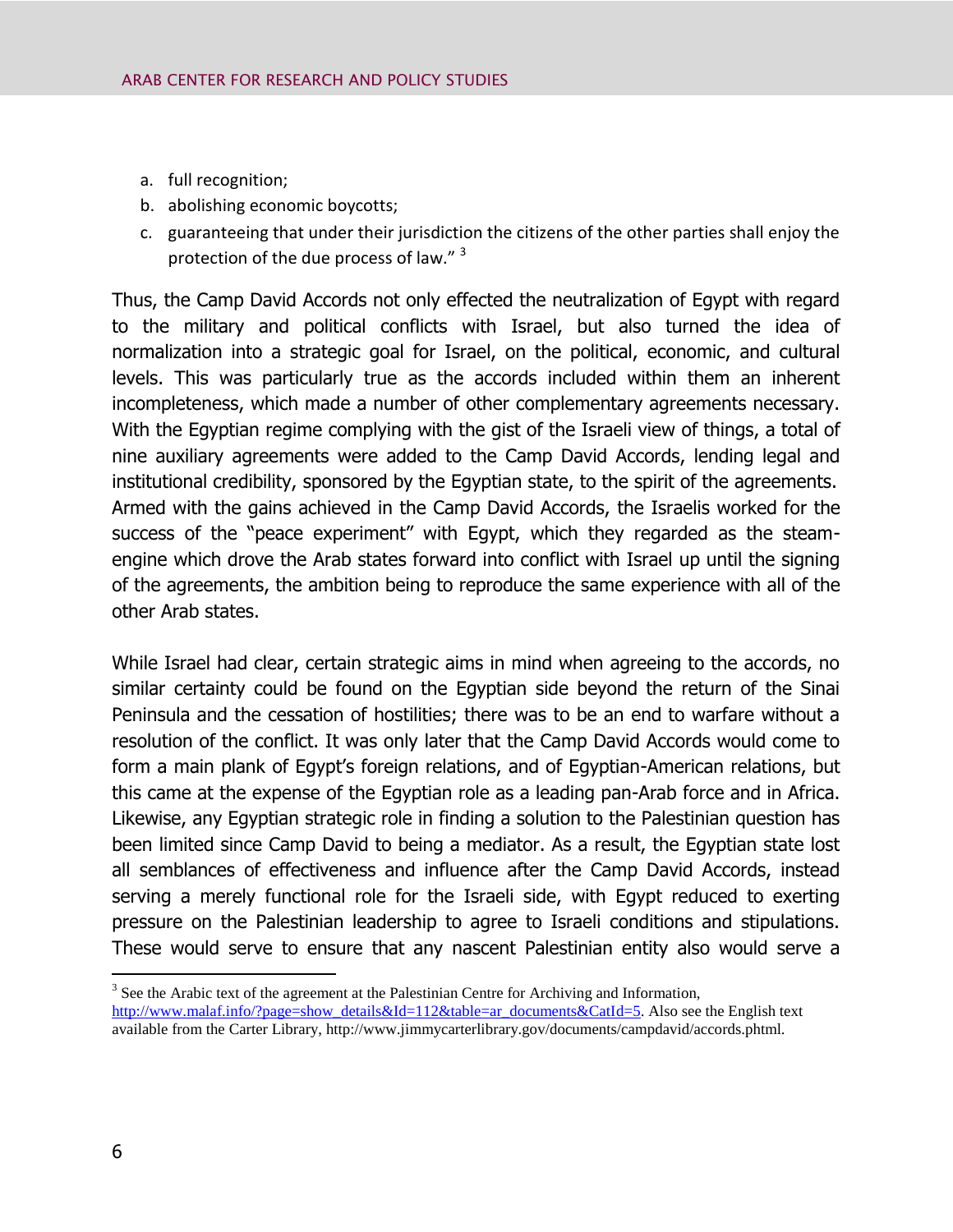functional role for the Israelis, keeping the peace and policing Palestinian society, with as little cost as possible to the Israeli occupiers, creating a kind of occupation by stealth.

The Camp David Accords paved the way for myriad forms of normalization, in ways not explicitly declared within the agreements themselves. The Egyptian economy's reliance on American economic and financial aid, an essential source of national income for Egypt, and the absence of any strategic planning to find substitutes for this source of funding, gave the Israelis, along with the US, the opportunity to impose diktats and directives on the Egyptian side, which had not been included in the accords. These included such things as the modification of Egyptian educational curricula to promote more openness toward the Israelis, and prospective Israeli ambitions for access to Nile River water.

The avarice of the Egyptian political and economic elites, and their concern for their own interests at the expense of Egypt's national ones, facilitated such Israeli machinations. Perhaps most notable on this front was the 2005 Egyptian gas export agreement, a prime example of how the Egyptian people's economic and natural resources were squandered by the previous regime on account of its servility to the Israelis, not to mention the self-concerned Egyptian businessmen who stood to gain from supporting these kinds of ventures. They quickly found that by supporting initiatives of normalization with the Israelis, they could abuse the Egyptian people's common wealth to line their own pockets.

Under the terms of the agreement, which was to remain in force for 20 years, the Israelis were provided with an annual supply of 1.7 billion cubic meters of Egyptian natural gas, at a cost that ranged between USD 0.70 and USD 1.50 per dekatherm when market rates during the same period reached up to USD 2.65. This below-market price for Egyptian gas shored up Israel's public finances so much that it could afford tax exemptions, while Egyptian citizens were forced to deal with both a countrywide shortage of portable gas cylinders and an ever-increasing price for the same. $4$  In this sense, the Camp David Accords, which on the surface sought to put in place "normal relations," became instead a slippery slope for intervention in Egypt's internal and economic affairs, in its educational curricula and its cultural sphere, where the Israelis

<sup>4</sup> Nabil al-Sahli, "Egyptian natural gas and normalization with the Israelis," *al-Jazeera Net*, June 6, 2012[,](http://www.aljazeera.net/analysis/pages/0796fcae-3112-4289-88da-c4e7df9fea3c)  [http://www.aljazeera.net/analysis/pages/0796fcae-3112-4289-88da-c4e7df9fea3c.](http://www.aljazeera.net/analysis/pages/0796fcae-3112-4289-88da-c4e7df9fea3c)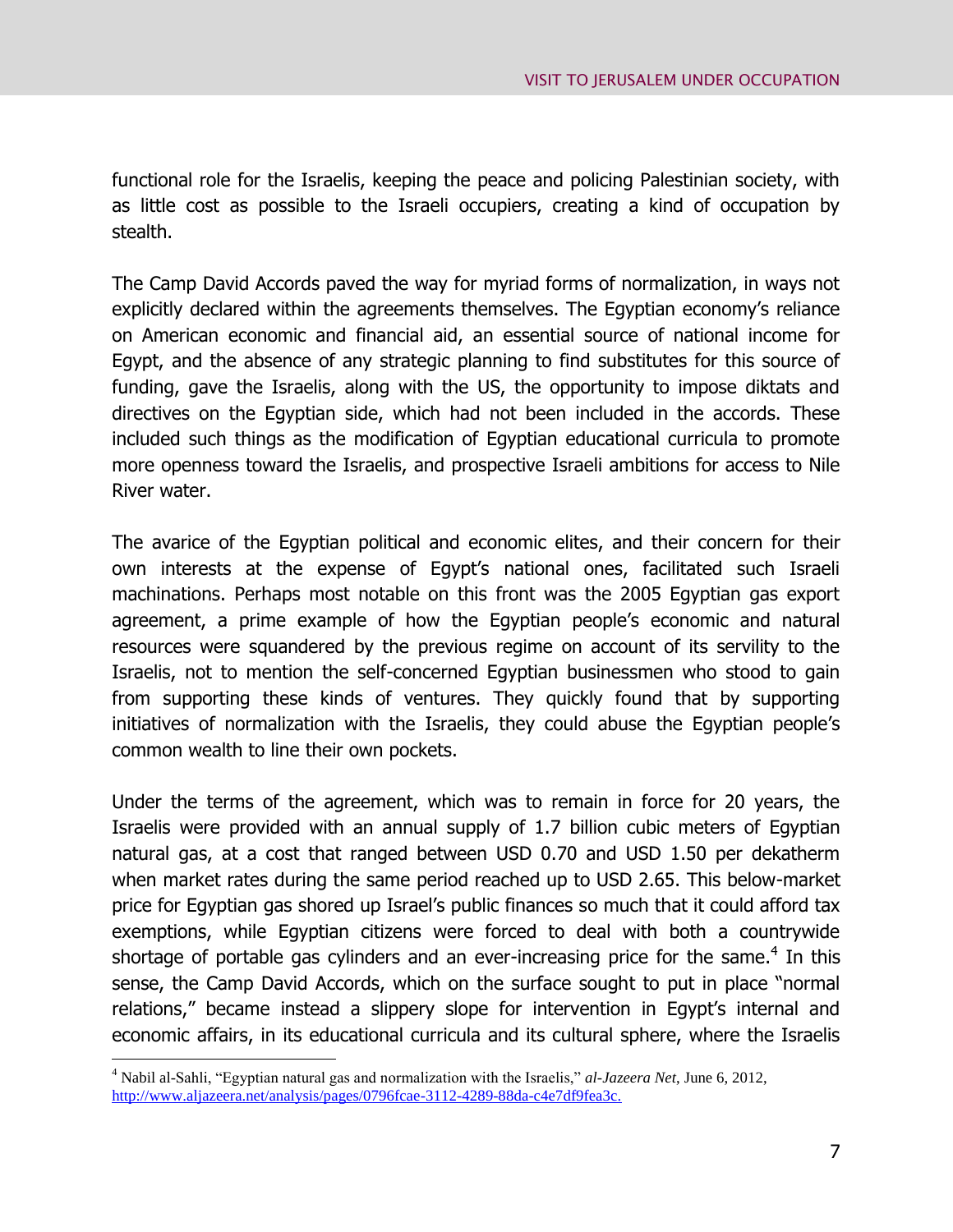sought to replace the image of their state as an "enemy" with one of a normal neighbor. This was a long-standing Israeli ambition. For the Zionists, cultural normalization was the "heart of the peace process"; it was an effort to reduce the deeprooted enmity for it among the Arab peoples, an enmity found in each and every Arab country, regardless of the nature of the ruling regime. Such a victory in the cultural sphere would be a more precious goal, as far as many Israeli intellectuals are concerned, than the cessation of violence or disarmament, the establishment of demilitarized zones, or similar such guarantees.

In the immediate aftermath of their conclusion, the Camp David Accords became a lightning rod for the popular opposition movements within Egypt, and wider Egyptian civil society. Student groups, labor unions, feminist organizations, and human rights organizations in Egypt foiled all attempts to build normal relations with their Israeli counterparts, disavowing any contact with them. This same model of boycotting – with a few notable exceptions outside the scope of this paper – was followed by civil society organizations in Jordan after making peace with Israel in 1994.

## Arab and Israeli Attitudes to Normalization

In general, the word "normalization" carries a negative connotation throughout all countries of the Arab homeland. The very word is burdened by a weight of negative associations, significances, and images, a fact for which a number of possible explanations stand. It may be due to the simple fact that it would mean the Arabs giving in to the existence of an Israeli state, or that it would entail the end of the conflict before a just solution to the Palestinian cause is reached. It might also be due to the surreptitious way in which some Arab states exploit normalization with the Israelis in a bid to improve their standing with the global powers, and at the expense of the Palestinian cause.

There is a near-consensus among Egyptian political parties and movements – like those from the other Arab countries – on the need to adopt this negative value definition of normalization with the Israelis; it also resonates with the principles of both Muslim and Christian religious authorities opposed to normalization with the Israelis, including pilgrimages to Jerusalem. The chief of the International League of Muslim Clerics, Sheikh Yusuf al-Qaradawi, explicitly stated in a *fatwa* that pilgrimages to Jerusalem were prohibited so long as it was under occupation, a pronouncement that closely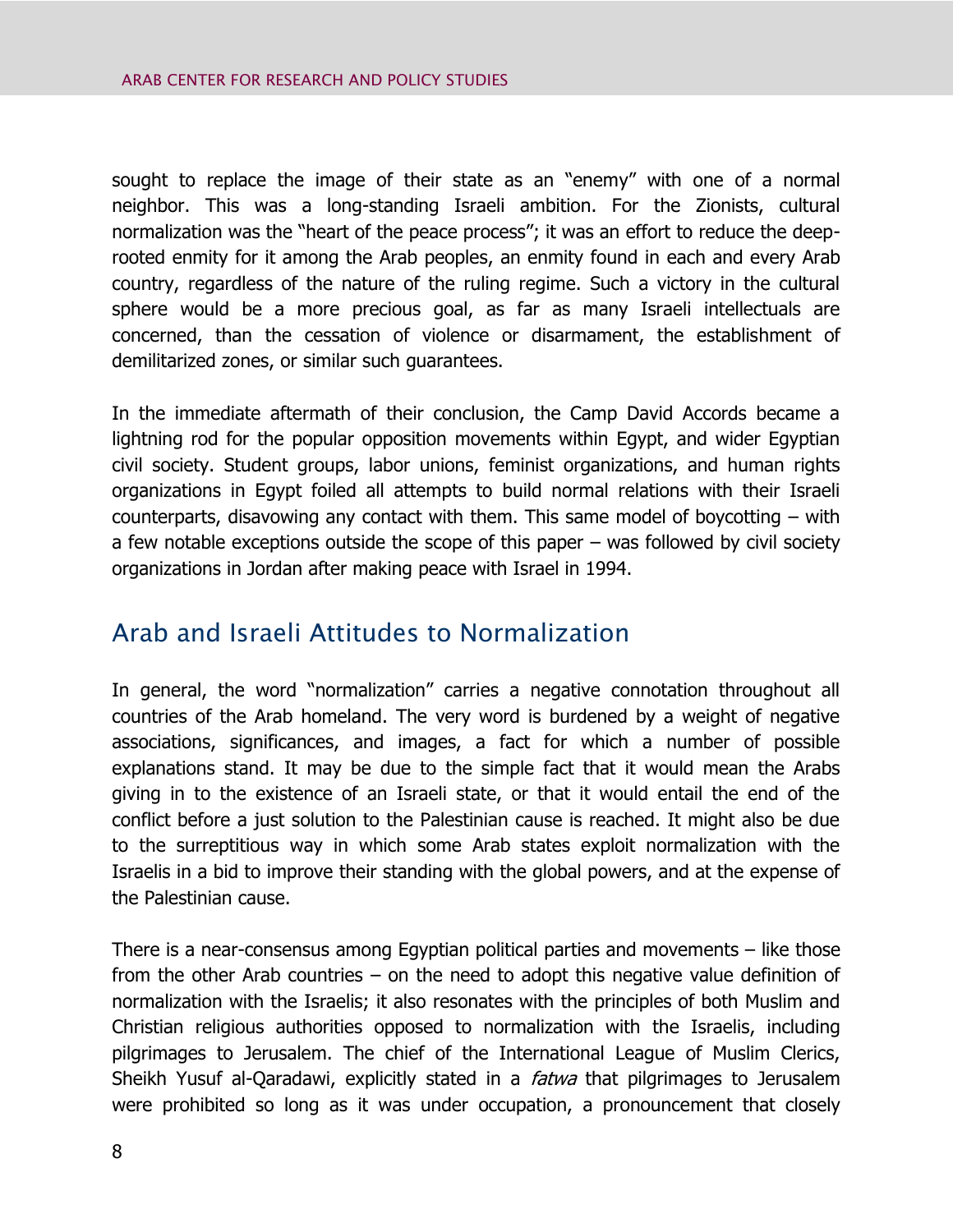matched the prohibitions made by the late patriarch of Egypt's Coptic Church, Pope Shenouda, and the exiled Melkite Catholic Archbishop of Jerusalem, Hilarion Cappucin, which urged Christians not to visit Jerusalem while it remained under Israeli occupation.<sup>5</sup>

Diplomatically, Arab states have their own individual perspectives toward normalization with the Zionist entity. Some, including Syria, Algeria, Saudi Arabia and Lebanon (at least officially),<sup>6</sup> have an official policy that rejects any form of relations with the Israelis. The same applies to a number of non-Arab member-states of the Organization of the Islamic Conference, such as Malaysia, which, as a result of the Israelis' treatment of the Palestinians in the Occupied Territories, continue to hold out against any type of diplomatic, political, or economic cooperation with Israel.

On the other hand, a number of Arab states have signed peace agreements with the Israelis, agreements that have resulted in economic cooperation with the Zionist state. Jordan and Egypt have both signed such bilateral peace agreements, and pacts that have led to the so-called Qualifying Industrial Zones, making use of Israeli expertise, as well as Jordanian and Egyptian labor, allowing for the export of the goods to the US market.<sup>7</sup> Other Arab states prefer to conduct relations with the Israelis in a setting of tight secrecy, in a bid to avoid popular unrest.

Proponents of normalization differ among themselves with regard to both its functional role and ultimate aim, especially in the Arab-Israeli case of normalization. The ambitions the Israelis believe will be achieved by normalization are clear and well defined; in contrast, there are no clearly set goals for the Arab states to attain through normalization, and they differ from one country to the next. In general, the common theme binding all of the Arab states' agendas together revolves around a single, yet somewhat obscured aim: one related to the regimes' ties with the United States, but

<sup>&</sup>lt;sup>5</sup> Mohsen Awad, Mamdouh Salem, and Ahmad Obaid, *Combatting Normalization: 30 Years of Confrontation*, 1<sup>st</sup> Edition (Beirut: Center for Arab Unity Studies, 2007), p. 299.

<sup>6</sup> Here "official" is used to distinguish it from the informal relations between the Israelis and particular political factions within Lebanon, some of which would later come to power. These relations were crowned with what is known as the May 17 Agreement.

 $<sup>7</sup>$  On the agreements stipulating the Qualifying Industrial Zones, see [http://aljazeera.net/specialfiles/pages/f5b5a169-](http://aljazeera.net/specialfiles/pages/f5b5a169-09b8-4680-bec8-18836217f429)</sup> [09b8-4680-bec8-18836217f429.](http://aljazeera.net/specialfiles/pages/f5b5a169-09b8-4680-bec8-18836217f429)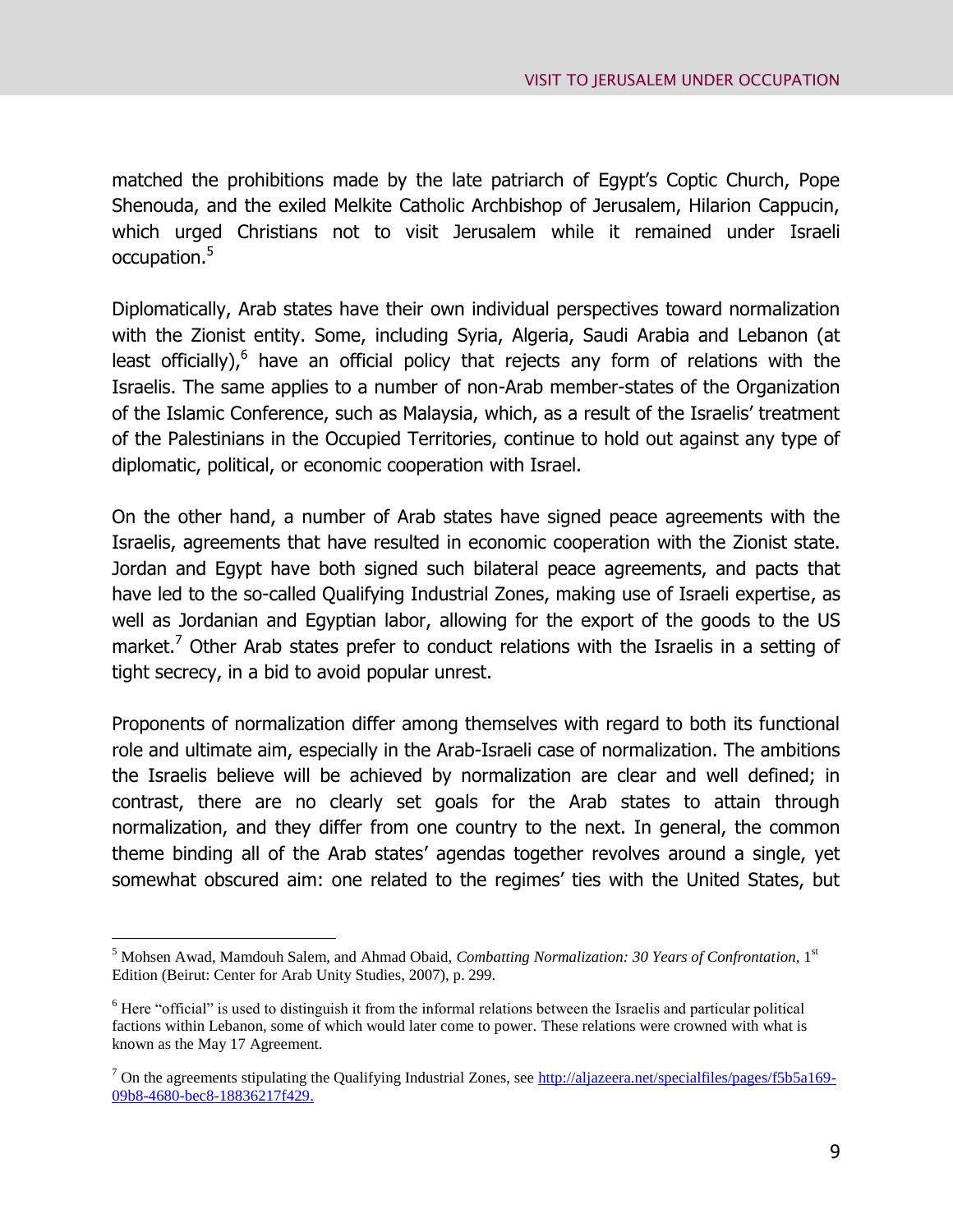having nothing to do with their relations with their own peoples, with the Arab people at large, or with issues of the Arab-Israeli conflict itself.

The Israeli vision of normalization is tied to wider regional developments in a way that helps define their geopolitical aims and serves to bolster their geostrategic standing visà-vis the Arab countries. The primary Israeli aim is, therefore, to be accepted not only by Arab states, but also by Arab societies. Israel would like those societies to accept its presence as legitimate, without their having to arrive at a just solution to the Palestinian plight. In fact, Israeli aims are not limited to this, but also include Israel's becoming a geopolitical actor on the regional stage, in a way that would grant it the "legitimacy" to re-draw the region's balances of power in favor of their own "national security".

The evidence for this is borne out by the way in which the Israelis have taken for themselves the liberty of defining the standards for normalization, and imposed them on the Arab states: they have developed the fundamental concept of normalization with reference to their own interests, as well as present and future aims. Initially, normalization was defined as the mere recognition of an Israeli state. Later, during the 2001-2006 rule of Israeli Premier Ariel Sharon after the Palestinian *intifada*, it became the recognition of Israel as a Jewish state. Henceforth, the Netanyahu government has adopted this latter criterion as the fundamental pre-condition for any negotiations with the Palestinian side.

The situation has deteriorated to the point where "normalization" now means the provision of security services to the occupation by Arab regimes, such as what happened during the 2008-2009 Israeli aggression against Gaza, when the previous regime under Mubarak conspired against Palestinian resistance and worked to support the siege of Gaza, helping to deprive residents of the rudiments of life. Moreover, in the case of Egyptian natural gas exports, Egypt began selling the country's natural gas resources to its neighbor at a price lower than that offered to its own citizens under Mubarak's regime, which represents one of the numerous causes of the Egyptian revolution.

Looking back at the above arguments, it can be said that "normalization" in the context of the Arab-Israeli conflict is defined by the acceptance of the Arab states of Israel as a "natural" or "normal" part of the state of affairs in the region, no different from the other states that are part of the region. In cases where such a situation prevails, an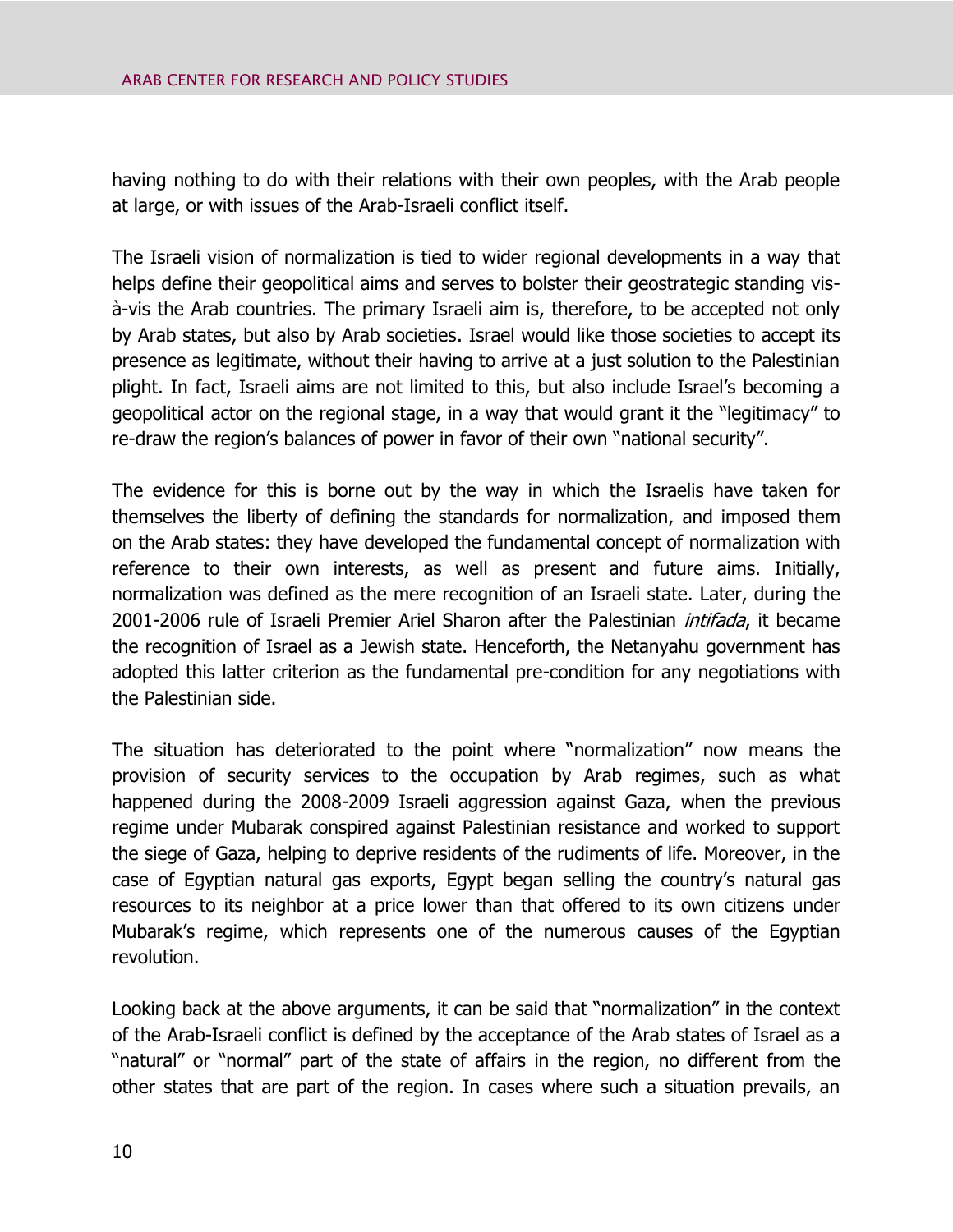unbalanced reality comes into being: the odds are tilted in favor of Israeli national security, in deference to the principle of "might makes right," and to the diktats of the United States. This is even done with total disregard for the national interests of the Arab state in question.

A number of factors have contributed to this Israeli intransigence on the issue of normalization, including:

- 1. The Israelis' lack of confidence in existing peace agreements, and their insistence that these be implemented in the form of economic, political, and cultural relations.
- 2. Israeli awareness that the agreements referred to above are unpopular among Arab populations, and that they reflect only the directives of a coterie of regimes whose political legitimacy is lacking due to a number of factors, and does not represent the popular wishes of the Arab peoples, who continue to view Israel as the "greatest threat" to collective Arab national security<sup>8</sup>. In addition, the Israeli insistence that normalization be bolstered through language, culture, and norms, such that the Arab peoples will become acclimatized to accept Israel as a normal state in the region.
- 3. The conviction held by many of the important forces and influential individuals within the Israeli establishment, such as President Shimon Peres, who look to reap the economic benefits that might accrue from the peace process and normalization. This opinion holds that normalization will bring about benefits for a stratum of Arabs who will then also have a vested interest in the preservation of peace, and who can be relied on to abandon their previous demands for the sake of advantages acquired through the process of normalization. Notably, this last situation is part of the "Israel 2020" project. By describing the "hoped for" peace the Israelis seek to establish, it sheds light on those factors that motivate them to conclude such agreements with the Arabs. In this peace the Israelis desire, certain Arabs will gain economic benefits in exchange for recognition of the Israeli state and its right to rule over Jerusalem; there would also be no

<sup>&</sup>lt;sup>8</sup> See the Arab Opinion Index Report, conducted by the ACRPS, which highlights the fact that 73 percent of Arabs who responded to the survey – conducted in a set of countries which cover 85 percent of the world's Arab population – regard Israel as the single most threat to collective Arab security. Available at: http://english.dohainstitute.org/release/a520ed46-4b5d-4b37-adb6-3e9a0cc9d975.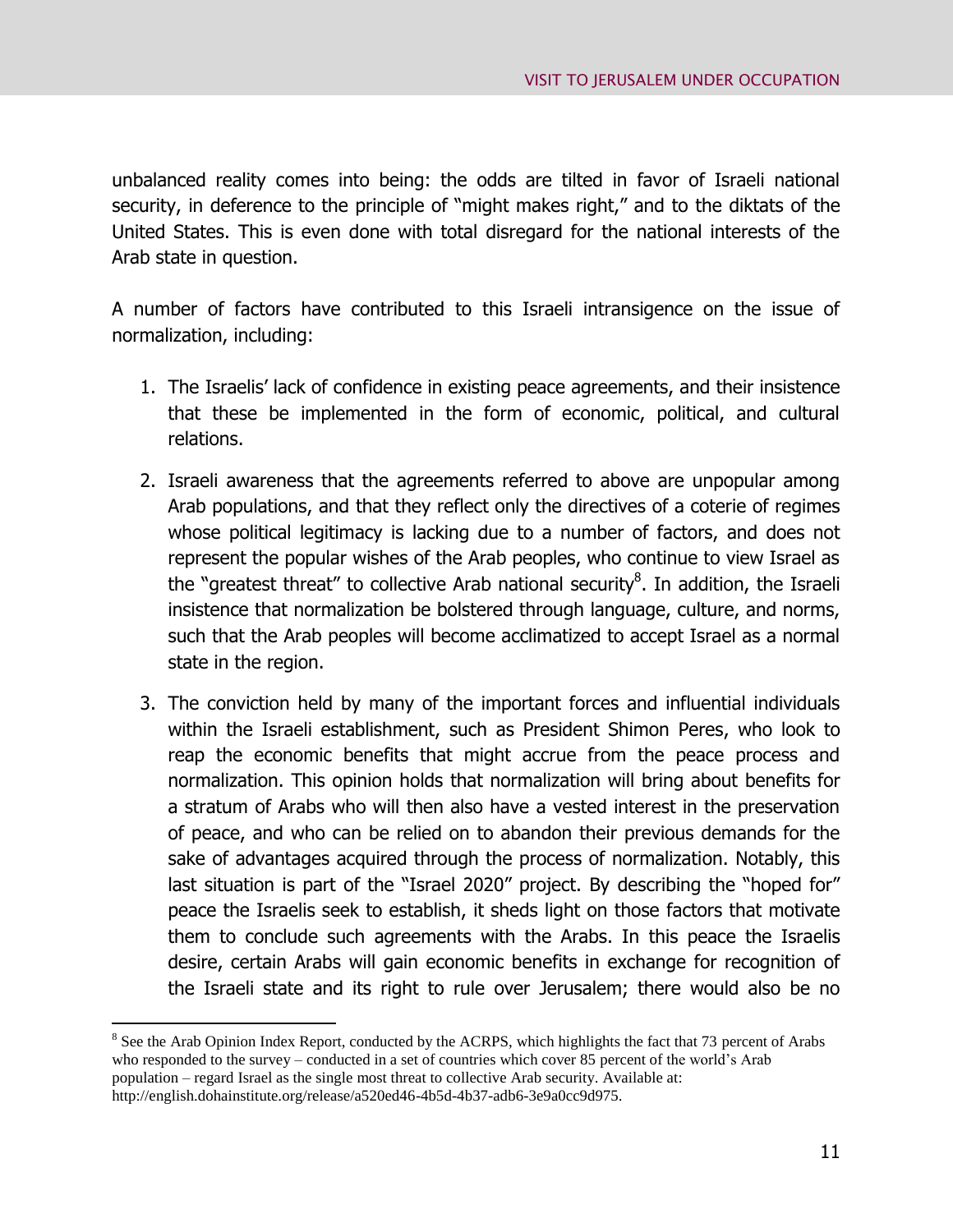further mention of settlements, final borders, or resolution of the refugee problem.<sup>9</sup>

## Abbas' Invitation: The Real and the Imagined

What was new about Abbas' invitation to Arabs to visit Jerusalem, issued on February 25, during a conference in Doha, was that he infused his political message with religious and historical justifications for pilgrimages to Jerusalem despite its remaining under Israeli occupation.

Abbas' justifications were divided into two sections: the first fell into the category of political language steeped in the discourse of struggle and sought to justify the break with pre-existing Arab public opinion on the grounds that an inflow of citizens of Arab states into Jerusalem would break the siege on the Palestinians of the city, serving to combat efforts at Judaization. This, said Abbas, would serve to bolster Palestinian resistance to the Israeli occupation. The second set of justifications was an attempt to address the religious component of Arab public opinion, and the religious prohibition against any kind of direct relations with the Israelis, including, of course, personal visits or pilgrimages to areas they control. However, (setting aside, if only rhetorically, the argument that visits to Jerusalem would serve to legitimize the occupation as no Arab visits to the city are possible without the prior coordination and approval of the Israelis), it remains unproven how the influx of Arab citizens to Jerusalem would achieve the goals which Abbas set out.

On this second front, Abbas made reference to narrations included within Islamic history and the Prophetic *sunnah*. As he pointed out, the Prophet Mohammed had not placed any preconditions on pilgrimages to Jerusalem, and even when the city was under the control of the Crusaders, there was no Islamic judgment forbidding pilgrimages there. This foray of a secular politician into the religious realm was a way to pre-empt any potential criticism from religious authorities.

 $9^9$ Mazor Adam, "'Israel 2020' master plan for Israel in the 21<sup>st</sup> century," *Samel Neaman Institute*, [ftp://ftp.sni.technion.ac.il/Israel2020/Israel%202020\\_Taktzir.pdf.](ftp://ftp.sni.technion.ac.il/Israel2020/Israel 2020_Taktzir.pdf)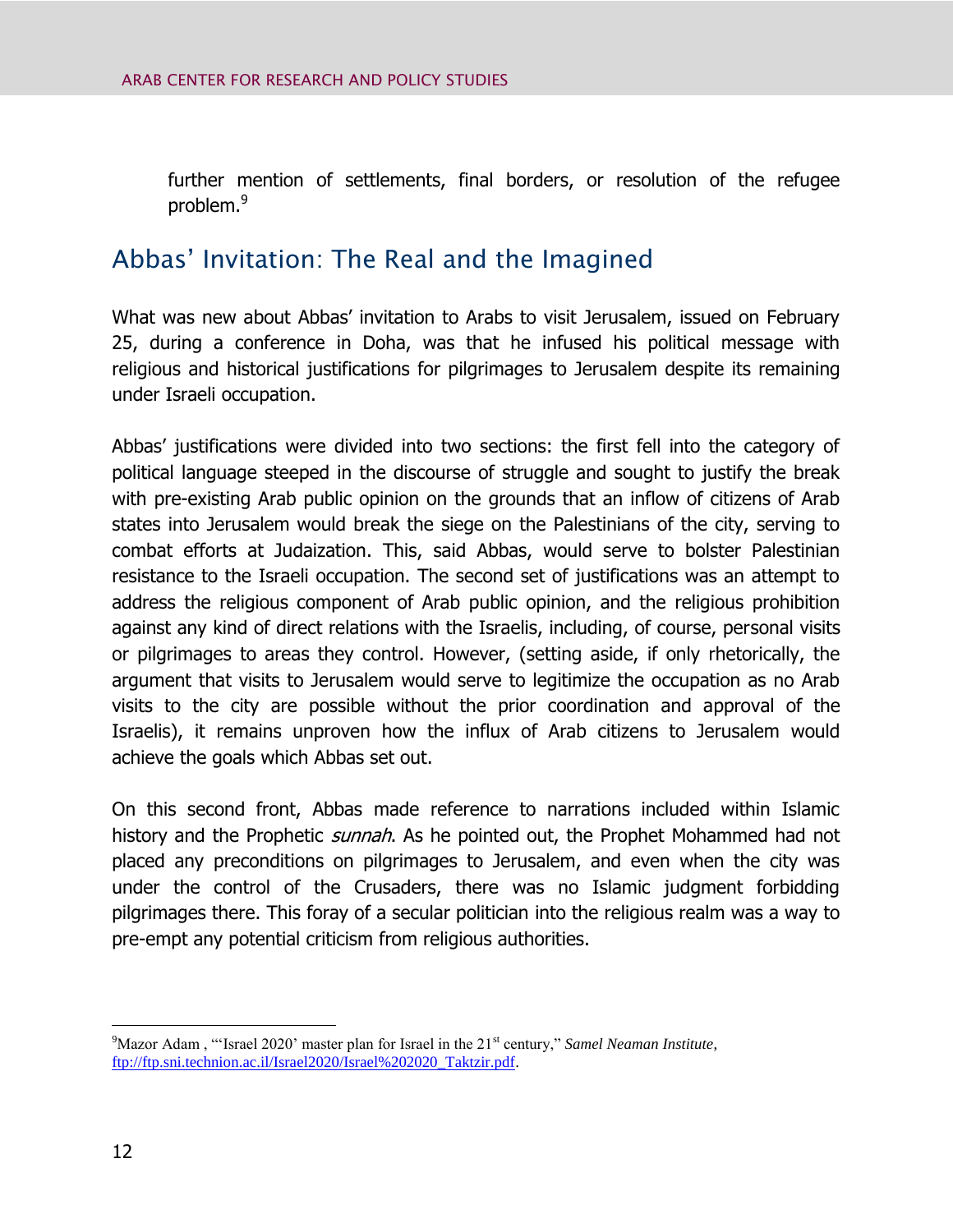Of course, it remains true that the occupying power retains the ability to prevent visits as and when it pleases; at the end of the day, the occupiers hold all the cards. The Israeli occupation has already worked to prevent even Palestinians residing on the West Bank and the Gaza Strip from visiting Jerusalem,<sup>\*\*</sup> and even withdraws residency rights (the well-known "Blue ID cards") from Jerusalemite Palestinians when it sees fit, preventing them from returning to their homes and visiting their families. Israeli measures to expel Jerusalemite Palestinians have extended even to members of the Palestinian Legislative Council – the PNA's parliament – with whom it disagreed politically. In addition, the Israeli occupation forces have prevented Western nationals who want to express solidarity with the Palestinians from crossing the borders they control, despite these individuals' being citizens of states with which the Israelis enjoy very good relations, where there is no question of "normalization" being under threat. Perhaps the most notable recent example of this was the effort to curtail the "Welcome to Palestine" movement during April 2012, which saw the Israelis detain arriving activists at Ben Gurion Airport, prevent them from visiting the Occupied Palestinian Territories, and deport them to their home countries.<sup>10</sup>

It is clear, then, that the Israelis may permit visits which promote the aims of normalization, but will never allow for a politically motivated "influx" of Arabs, or even Muslim or Christian pilgrims to Jerusalem, if such a movement aimed to change the reality of Israeli control and occupation of the city. In other words, Israel might allow such religiously motivated movements of people visiting Jerusalem only for purely religious reasons, such as worship at the Aqsa Mosque or the Church of the Holy Sepulcher; in fact, they may even be supportive of such visits, given that they could be seen as religious, touristic initiatives aiming to bolster the credibility of Israeli claims to being the sovereign power with rights over the city. The Israelis see the question from a very simple perspective: who has sovereignty over Jerusalem?

This was given clear voice by the statements of the Israeli mayor of Jerusalem, Nir Barkat, who spoke of his wish to have the city become a destination for religious tourism by members of the three Abrahamic faiths – the aim being to increase ten-fold the number of tourists arriving in the city, up to 10 million people annually. Barkat

<sup>\*\*</sup> Since 1967, the Israelis have implemented an arbitrary system to designate individual Palestinian families as legal residents of the West Bank, Jerusalem, or Gaza.

<sup>&</sup>lt;sup>10</sup> "Israel gears up for 'flytilla," *United Press International*, April 10, 2012, [http://www.upi.com/Top\\_News/World-](http://www.upi.com/Top_News/World-News/2012/04/10/Israel-gears-up-for-flytilla/UPI-49791334058557)[News/2012/04/10/Israel-gears-up-for-flytilla/UPI-49791334058557.](http://www.upi.com/Top_News/World-News/2012/04/10/Israel-gears-up-for-flytilla/UPI-49791334058557)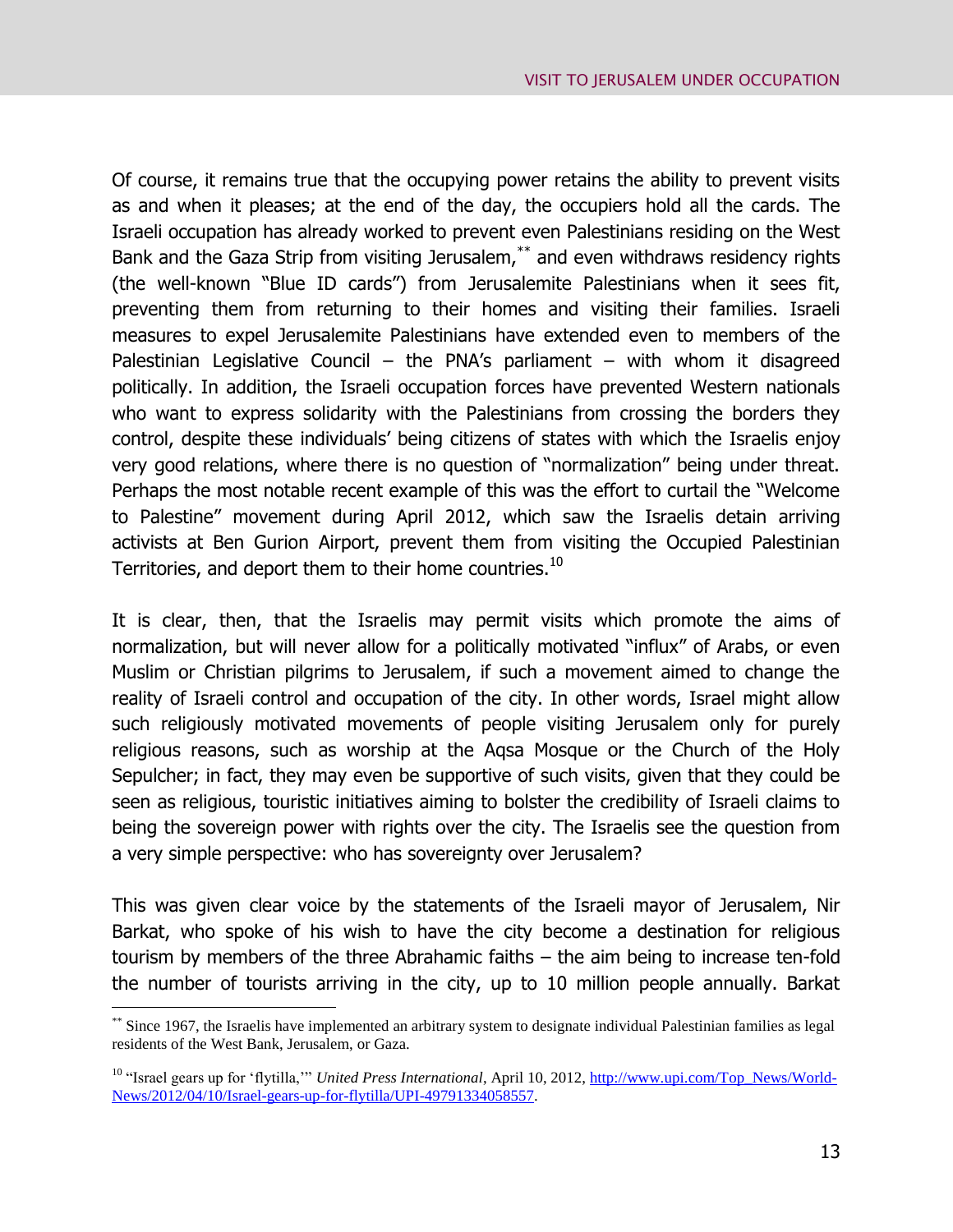referred to the Israeli strategy "to maintain the openness and international element of the city of Jerusalem where Muslims manage their sites, Christians manage their sites and Jews manage their own sites". $^{11}$  As part of the same statement, however, Barkat made clear that the Israeli state would be the only permitted sovereign power in the city, stressing that Jerusalem would continue to be "the unified capital of Israel"; the Israelis are not concerned with whoever visits Jerusalem for their own religious motives, so long as they maintain a monopoly on the modern concept of national sovereignty over the city.

Religious tourism of the type touted by Abbas would serve the interests of the extant state apparatus known as Israel, a state that regards "unified Jerusalem" as its capital. Such tourism would be of at least equal value to the Israeli economy compared to any possible – and dubious – profit it could make for the Jerusalemite Palestinians. At the end of the day, Abbas' invitation was a mere invitation for greater numbers of Muslim and Arab religious tourists to go to Israeli-controlled territories.

The more pressing need is for support that would allow the Arab residents of Jerusalem to protect their properties and develop the institutions serving them, both of which would help them make use of any influx of visitors – particularly those from non-Arab countries. As the situation stands, the fragility of Arab economic and social conditions in Jerusalem means that they are not even able to make the most of the flow of tourists that already exists.

Regardless of whether or not such visits would reflect a certain "solidarity" with the Palestinians to begin with, there are indications of considerable Israeli enthusiasm for the visits of officials from Arab states, particularly those who have not signed any official peace agreements with Israel. What the Israelis stand to gain from such visits would be the destruction of the psychological barrier to visits to Israeli-controlled territories. This could be a first step, allowing those Arab leaders who would like to normalize relations with Israel, but have thus far refrained to placate Arab public opinion, to begin to do so under the guise of supporting Jerusalemite Palestinians as no one questions the motives of officials who want to pray in Jerusalem. Repeated visits could serve to provide acceptable cover for dealing with the Israeli occupiers on matters

<sup>&</sup>lt;sup>11</sup> http://www.theisraelproject.org/site/apps/nlnet/content2.aspx?c=hsJPK0PIJpH&b=689705&ct=9005187.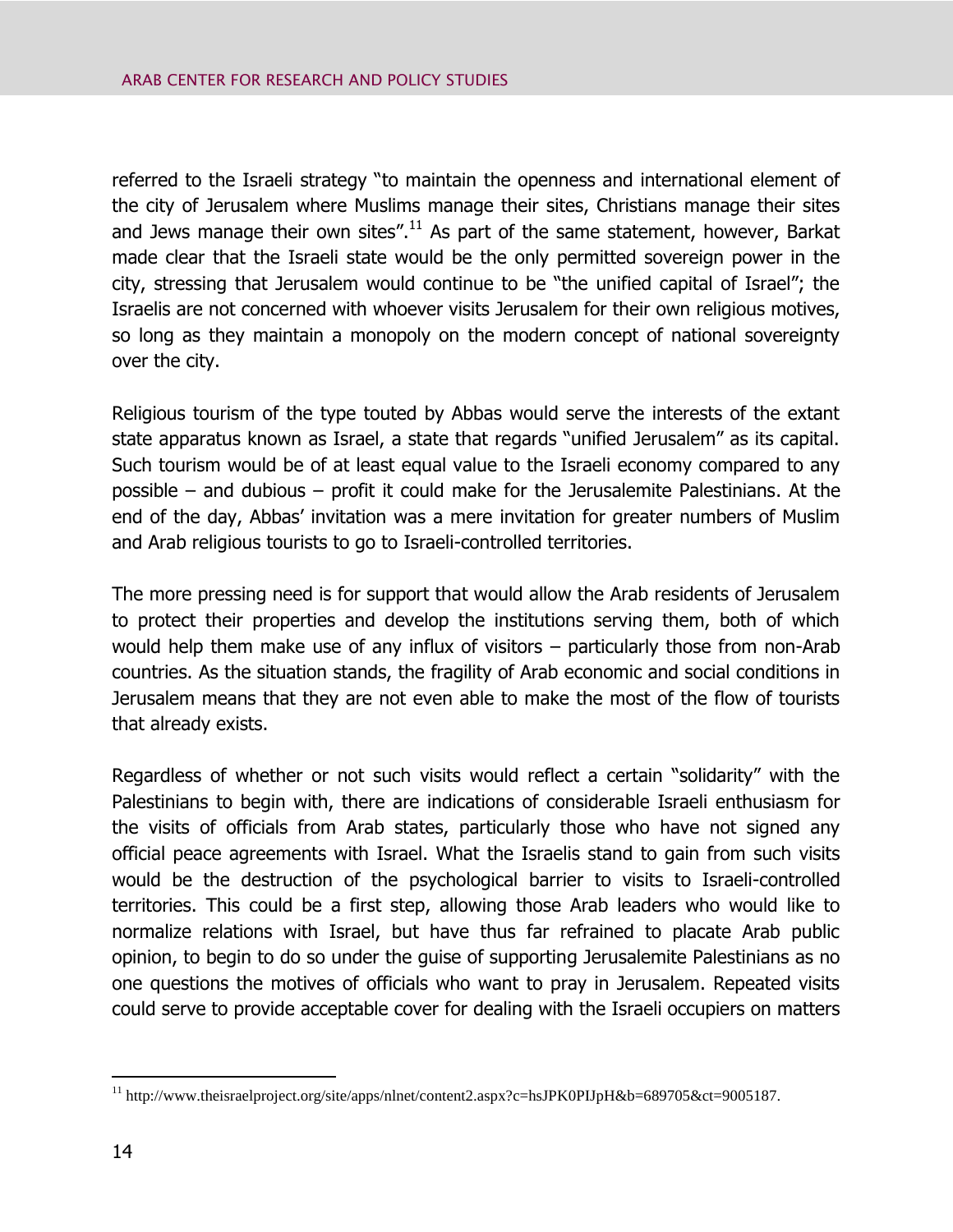related to tourism and trade, dealings which could later be expanded to wider realms of cooperation.

It has been apparent, at least since the visit of then-Egyptian President Anwar Sadat to Jerusalem in 1977, a visit which precipitated the Camp David Accords, that the normalization of Arab-Israeli relations would not contribute to any improvement in Israel's treatment of Palestinians; quite the contrary since normalization has led to a harshening of conditions for Palestinians living under Israeli control. Normalization, for the Israelis, is a vehicle for the isolation of the Palestinians as a people and a cause. Instead of the Palestinian cause being a joint Arab concern, it becomes restricted to the Palestinians alone.

Sadat himself had intended that an Egyptian-Israeli treaty would serve as a prelude to a peace agreement between the Palestinians and the Israelis, one which would eventually lead to a Palestinian state within the 1967 borders: in other words, an agreement in which East Jerusalem served as the Palestinian capital. Instead, the Egyptian-Israeli agreement led to the isolation of Egypt from events surrounding the Palestinian cause, and allowed the Israelis room sufficient to maneuver to enact the Jerusalem Law of 1980, which declared the ancient city to be the "complete and united" capital of Israel. The law further gave priority to what it termed "development plans," which allowed for increased exclusively Jewish settlement in predominantly Palestinian East Jerusalem: the limit of 22 percent as a proportion of the population became the legally mandated limit set for the Palestinian population of the city. Settlement activity in areas the Israelis defined as the "West Bank" grew at a faster pace after that. It was after the Camp David Accords, too, that the Israelis waged, in 1982, their first war against the Palestinian presence in Lebanon, free of any serious Arab intervention (with the exception of Syrian forces). Individual peace treaties between Arab states and Israel paved the way for single-track war against the Palestinians, which later turned into a war against the Lebanese resistance.

The Camp David Accords' influence extended beyond the Arab countries, reaching the broader Non-Aligned Movement (NAM) and its approach to the Palestinian cause, witnessing, in 1984, the beginning of Israeli-Indian military cooperation, cooperation which later focused on air force technology, reconnaissance planes, cyber-warfare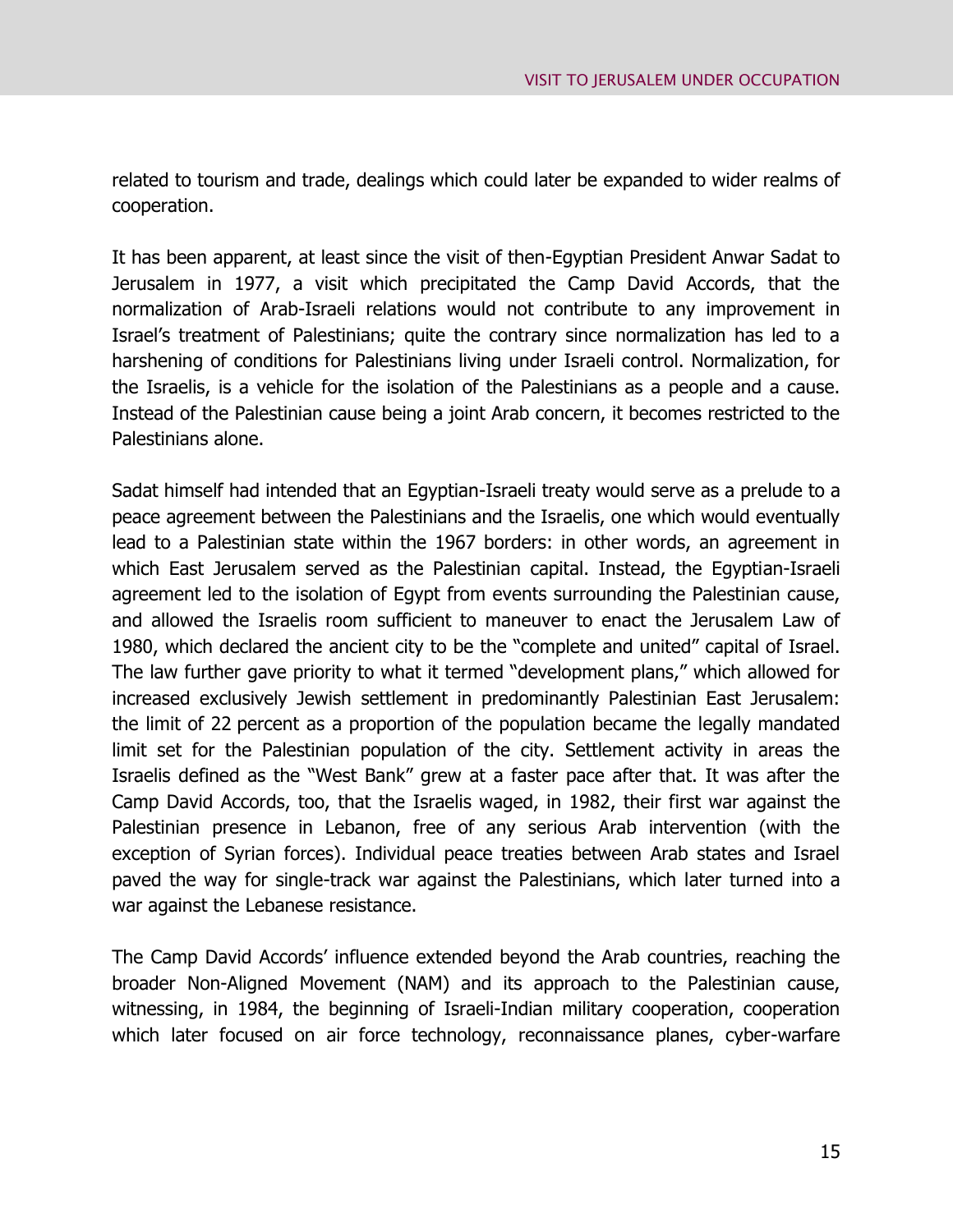capabilities, and early-warning systems. In this way, Indian-Israeli relations moved from diplomatic formality to full-scale economic and military cooperation.<sup>12</sup>

This pattern of cooperation was repeated and expanded outward after the Oslo Accords establishing the PNA, when the Palestinian leadership made the grave strategic error of lobbying members of the NAM to start normalizing their own relations with the Israeli state, citing the argument that cooperation with NAM members and the Israelis would lead to peace and a Palestinian state. As a result of these poorly planned maneuvers, blessed by the Palestinians' own national leadership, the Palestinian cause lost a great deal of support on the international stage. The path of the Oslo Accords led to nothing but self-perpetuating negotiations and greater Israeli settlement activity on the West Bank, including East Jerusalem. As part of a 2001 amendment to Israel's Law of Jerusalem adopted by the Knesset in 1980, the "integrity" of Jerusalem and its status as an "eternal" capital of the Jewish people became, alongside the protection of the settlements, an Israeli pre-condition for negotiations with the Palestinians. In the revised law, the municipal boundaries of the ancient city were to be defined by the Israeli government decree of June 28, 1967, thus bringing within city limits more areas overwhelmingly populated by Palestinians. Furthermore, the amendment made it illegal for any Israeli government to transfer any of the Israeli authorities' "responsibilities" over the city to any foreign political authority, thus prohibiting Palestinian self-rule in Jerusalem, never mind allowing for a part of the city to become the capital of a Palestinian state.

A comprehensive review of the activities of the PNA, since its inception in 1994, shows that its political legitimacy, mode of operation, duties and responsibilities, and even the structure of its civilian authority are based on the idea of normalization with Israel. In fact, Palestinian-Israeli security cooperation and joint ventures are a precondition for the securing of foreign investment and financing of the PNA's infrastructure. This resulted in the expansion of trade relations between the two sides. There is now an army of Palestinians who fill roles as trade representatives for Israeli products and

 $\overline{a}$ <sup>12</sup> Ahed al-Muqayyad, "The Reality of Indian-Israeli Relations," PNA Ministry of Foreign Affairs, http://www.mofa.ps/new/index.php?option=com\_content&view=article&id=454&catid=33&Itemid=1.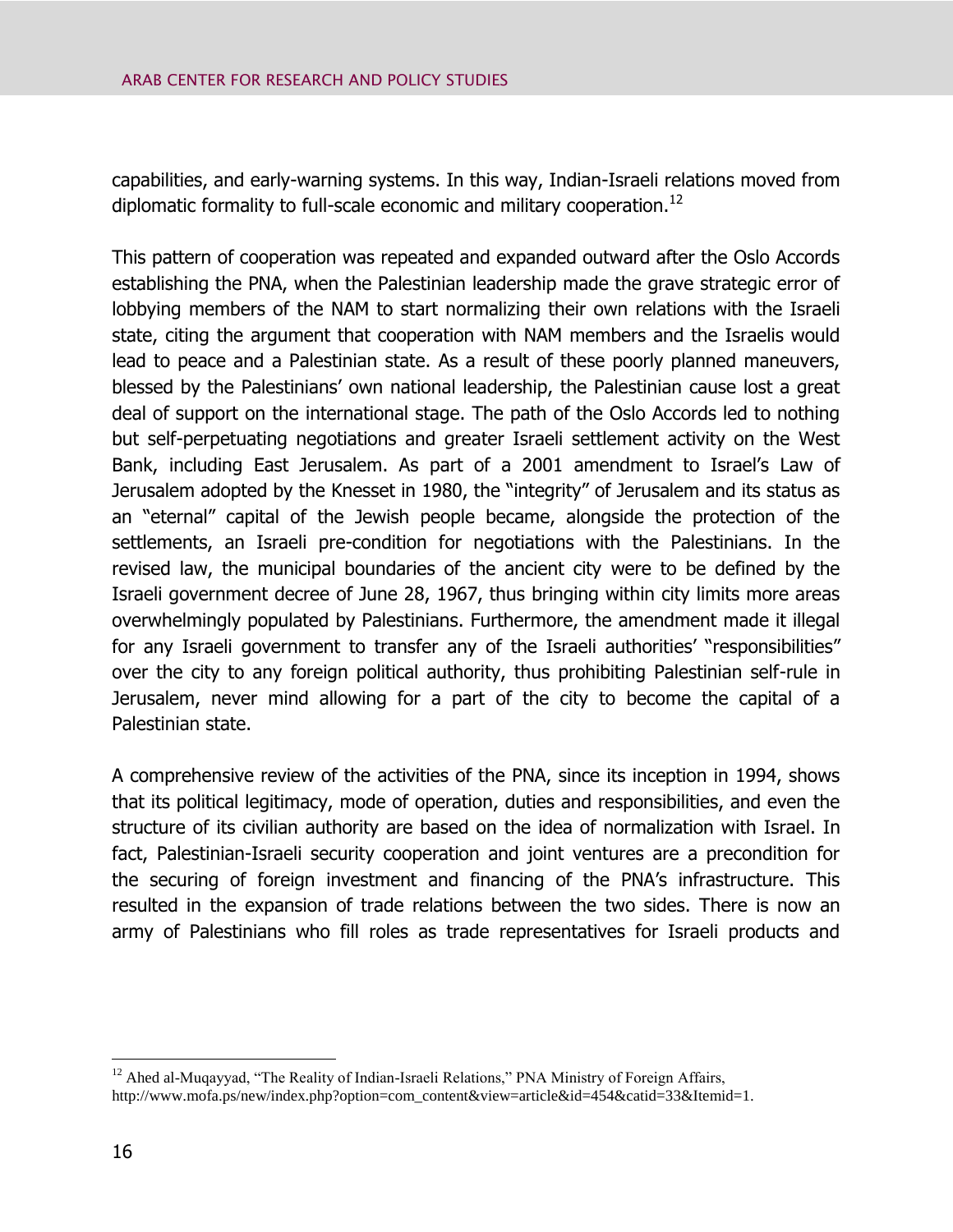firms, and a total of 18 joint industrial areas work to ensure that the PNA is completely and inextricably beholden to the Israelis. $^{13}$ 

This reality has foiled any and all attempts by grassroots movements to boycott the occupier, or to try and produce a new political reality, which would allow for a stronger position to help combat constant Israeli pressures to extract ever-greater concessions from the Palestinians. In this way, the ill-conceived actions and initiatives of the Palestinian leadership laid the groundwork for depriving Palestinians of the ability to take the initiative and contribute to their national decision-making process. By seeming to promote Palestinian-Israeli normalization to an extent that many other countries had hitherto avoided on ethical grounds, these measures have also deprived the Palestinian people of international support and solidarity.

Abbas' comparison of the Israeli occupation of Palestine to the Byzantine era, or even the Crusades, suggests a type of intentional historical myopia and ambiguity. It was a deliberate attempt to confuse two historical eras with completely different standards and concepts and try to treat them as though they were the same. There could have been no concept of national sovereignty, borders, and colonialism before the dawn of the modern era and the formation of nation-states. It would, therefore, be incorrect to judge the pre-modern past with these concepts in mind. It is also obvious that the confusion of these two eras was, in this case, intentional, and sought to cloak a political maneuver in religious garb. In this era, a visit to Jerusalem would mean obtaining an Israeli visa, the first step in a chain that would begin with diplomatic relations to resolve the issues of individual pilgrims and later come to be a bridgehead for full-fledged diplomatic relations.<sup>14</sup>

## Conclusion

 $\overline{a}$ 

It is thus clear that Abbas' call for Arabs to visit Jerusalem while it remains under occupation does not provide clear benefits for the Palestinians; he favored style over substance and prospective gains. This call will not  $-$  as a result of the occupation of the

<sup>&</sup>lt;sup>13</sup> Nicholas Nasser, "A Reference to Normalization with the Occupying State," al-Arab Online, June 9, 2012, [http://www.alarabonline.org/index.asp?fname=%5C2012%5C06%5C06-09%5C821.htm&dismode=cx&ts=9-6-](http://www.alarabonline.org/index.asp?fname=%5C2012%5C06%5C06-09%5C821.htm&dismode=cx&ts=9-6-2012%206:23:33) [2012%206:23:33.](http://www.alarabonline.org/index.asp?fname=%5C2012%5C06%5C06-09%5C821.htm&dismode=cx&ts=9-6-2012%206:23:33)

 $<sup>14</sup>$  It is worth noting that what drove the Crusaders out of Jerusalem had little to do with the steadfast resistance of</sup> the Arab or Muslim residents of Jerusalem, nor the visits of pilgrims to the city; in fact, there was no need for a strategy of steadfast resistance then.